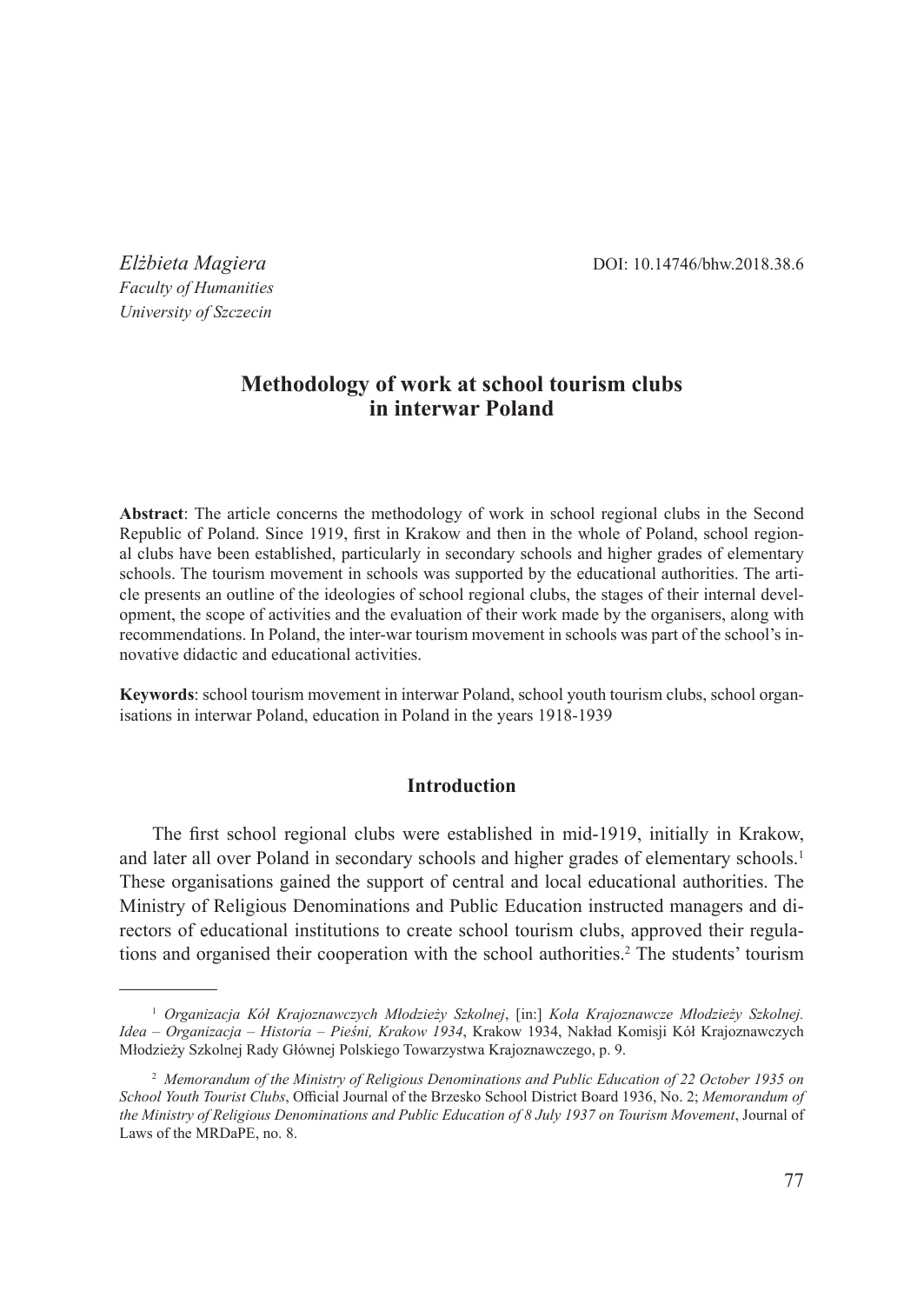movement was headed by the Commission of School Youth's Tourism Clubs of the Main Board of the Polish Tourism Association, led by Leopold Węgrzynowicz.<sup>3</sup> The press organ of the school's tourist clubs was the *Orli Lot* (*Eagle Flight*) magazine, published throughout the entire interwar period.<sup>4</sup> The goal of each of the clubs was:"a) promotion of tourism among youth, b) training youth for independent tourism work, c) caring for natural monuments and human works.<sup>5</sup>

The tourist movement of schoolchildren and youth aimed to educate them "to become citizens who knew their country and its needs, who were attached to the Polish State and cared about its greatness and power."<sup>6</sup> This was achieved by various means, such as the preparation and organisation of trips, courses, camps, tourism conventions, lectures and discussions, exhibitions and competitions, hostels and the publishing of magazines and books. The Regulations of the School Youth Tourism Clubs, which regulated various aspects of their activities and indicated that the main forms of work of the members of the school's tourist clubs included meetings, lectures and excursions 7, were developed and approved.

Students' work in school tourism organisations, which comprised getting to know Poland, could not be characterised by randomness, casual nature and lack of planning. It had a systematic agenda aimed at educating young people to become citizens who know, understand and love their homeland<sup>8</sup>. The aim of the article is to present the methodology

<sup>5</sup> *Koła krajoznawcze młodzieży szkolnej*, Official Journal of Lublin KOS, 1930, no. 2, pp. 58-59.

<sup>6</sup> Regulations of the Youth Tourist Clubs, bmw, 1934, pp. 1. Achievement of this objective entailed the need to formulate specific objectives, which included: "a) awakening the love of travelling around the country and developing independence in discovery; b) getting to know human labour workshops, awakening the passion for work and trust in one's own strength; c) learning and assessing the values brought to collective life by particular social strata and ethnic groups; d) getting to know the past of the land and Polish culture; e) collecting tourism materials and cooperation with scientific institutions; f) protection of homeland, historical monuments and nature; g) stimulation of initiative and action aimed at strengthening the might and power of the Polish State; h) establishing and maintaining contacts with Poles abroad; i) spreading the cult of the greatness of meritorious Poles; j) propaganda of the most vital interests of the State, such as the defence of its borders, access to the sea, the development of aviation, etc.k) awakening responsibility for the good and power of Poland" (Ibid.). Cf. *Regulations of the Youth Tourism Clubs*, Official Journal of the Brzesko School District Board 1936, no. 2, pp. 35; L. WĘGRZYNOWICZ, *Organizacja ruchu krajoznawczego młodzieży szkolnej w Polsce. Odbitka z Pierwszego Ogólnopolskiego Kongresu Krajoznawczego*, Poznań 1929, pp. 1-6.

<sup>7</sup> *Koła krajoznawcze młodzieży szkolnej Polskiego Towarzystwa Krajoznawczego*, Ziemia 1937, no 4-5-6, pp. 130-132; *Z życia organizacji krajoznawczych*, Orli Lot 1920, no. 1-2, pp. 14-15; *Polskie Towarzystwo Krajoznawcze Oddział w Krakowie*, Orli Lot 1920, no. 5, pp. 51. Cf. K. STASZEWSKI, *Koła Krajoznawcze Młodzieży Szkolnej PTK*, Ziemia 1968, no. 2, pp. 147.

<sup>8</sup> S. Niemcówna, *Metodyka pracy w szkolnych kołach krajoznawczych młodzieży*, Krakow 1991, pp. 1. Contemporary authors also published works concerning the value of tourism and the need for tourism education

<sup>3</sup> Cz. Skopowski, *Rys historii i pracy Kół Krajoznawczych Młodzieży Szkolnej,* [in:] *Koła Krajoznawcze Młodzieży Szkolnej. Idea – Organizacja – Historia – Pieśni, Krakow 1934*, Nakład Komisji Kół Krajoznawczych Młodzieży Szkolnej Rady Głównej Polskiego Towarzystwa Krajoznawczego, Krakow 1934, pp. 17; Cz. Skopowski, *Koła Krajoznawcze Młodzieży Szkolnej*, Przyjaciel Szkoły 1933, no. 10, pp. 291. Cf., A. Czarnowski, *Leopold Węgrzynowicz, organizator krajoznawstwa wśród młodzieży*, Warsaw 1987.

<sup>4</sup> M. Kitowska, *Orli Lot (1920-1939). Z problematyki turystyczno-krajoznawczej edukacji młodzieży szkolnej*, [in]: *Młody czytelnik w świecie książki, biblioteki i informacji.* K. Heska-Kwaśniewicz, I. SOCHA (eds.) Katowice 1996, Wydawnictwo Naukowe Uniwersytetu Śląskiego, pp. 69-70.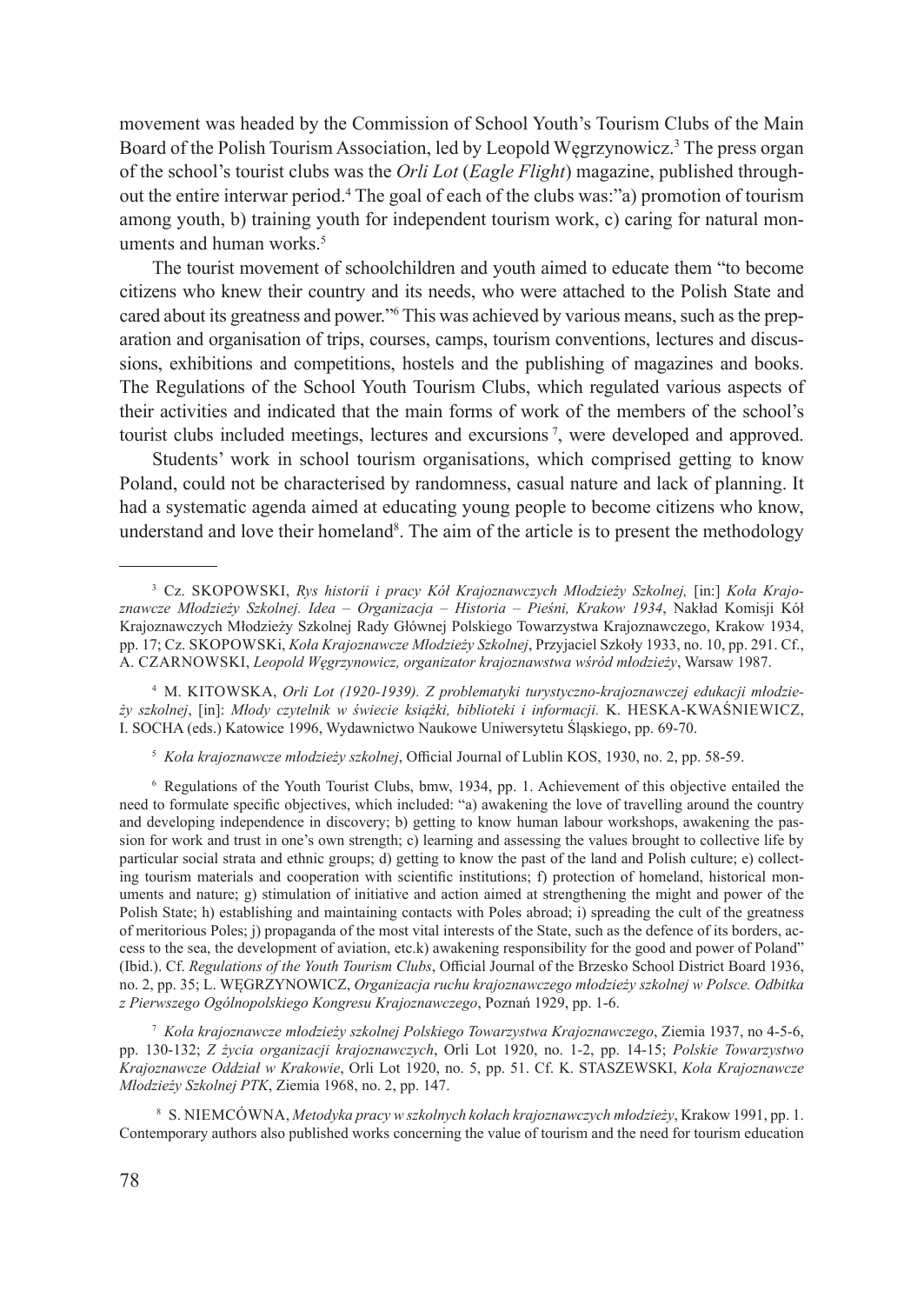of work of school tourism clubs in interwar Poland. The article is based on the source research conducted using history methodologies comprising the analysis of sources, methods of establishing facts, their ordering, classification, explaining, identifying relations between them and combining them into a historiographic synthesis.

# **An outline of the ideologies of school tourism clubs**

The methodology of work of school tourism clubs in the Second Republic of Poland was based on their ideology and the programme of the national tourism movement of schoolchildren and youth resulting from the activity of the Polish Tourism Association established in 1906, headed by Aleksander Janowski, Kazimierz Kulwieć, Zygmunt Gloger, Aleksander Patkowski and others. The tourist movement of schoolchildren and youth also had its leaders, "spiritual fathers", such as the aforementioned Leopold Węgrzynowicz, Stanisława Niemcówna, Stanisław Pawłowski, Tadeusz Seweryn, Aleksander Janowski and others.

Stanisława Niemcówna<sup>9</sup>, geographer and historian, professor of methodology of geography teaching at the Pedagogical Study of the Jagiellonian University, identified the school tourism movement primarily with getting to know and understanding the nearest surroundings. Standing in the position of regional geography at school, she wrote about living and becoming a part of the natural environment.10 For her, the environment was one of the basic factors shaping the personality of a human being, which, as she wrote, was confirmed by geopsychological research. She pointed out the importance of natural, geographic, cultural and economic environment. She wrote that for the development of the child's psyche, the basic value is to get to know their nearest environment, the nearest neighbourhood; and to take part in the tourism movement, which she considered to be the primary educational factor. According to her, living and experiencing the environment has many advantages, first of all it forms a sense of reality, because it allows for accurate observation of the landscape; it shapes the ability to compare facts; it develops the ability to name what has been ob-

<sup>(</sup>e.g. Denek K. *W kręgu edukacji, krajoznawstwa i turystyki w szkole*, Poznań 2000, Eruditus; K. Denek, *Krajoznawstwo i turystyka w polskiej szkole. Tradycje – współczesność – wyzwania*, [in:] O *potrzebie krajoznawstwa w edukacji szkolnej,* K. Denek, L. Drożdżyński, A. Gordon (eds.), Warsaw – Poznań 2009, Wydawnictwo PTTK Kraj; A. GORDON, *Polskie Towarzystwo Turystyczno Krajoznawcze w kształtowaniu postaw krajoznawczych i umiejętności turystycznych dzieci i młodzieży* [in:] *O potrzebie krajoznawstwa w edukacji szkolnej*, K. Denek, L. Drożdżyński, A. Gordon (eds.) Warsaw – Poznań 2009, Wydawnictwo PTTK Kraj; D. Hyżak, *Działalność krajoznawczo-turystyczna w szkole jako nośnik wartości. Przykłady dobrej praktyki*, [in:] *O potrzebie krajoznawstwa w edukacji szkolnej,* K. Denek, L. Drożdżyński, A. Gordon (eds.), Warsaw – Poznań 2009, Wydawnictwo PTTK Kraj; *Krajoznawstwo i turystyka w szkole. Poradnik*, ed. A. GORDON, Warsaw 2003, Polskie Towarzystwo Turystyczno-Krajoznawcze.

<sup>9</sup> *Stanisława Niemcówna: a pioneer of Polish geography and tourism didactics. Materials from the session organised on the 15th anniversary of her death*. A. Jelonek, T. Gaweł (eds.), Krakow, 1974, Instytut Geografii UJ, pp. 44.

<sup>10</sup> S. Niemcówna, *Wżywanie się w środowisko jako czynnik wychowawczy*, Ruch Pedagogiczny 1932, no. 1, pp. 13-19.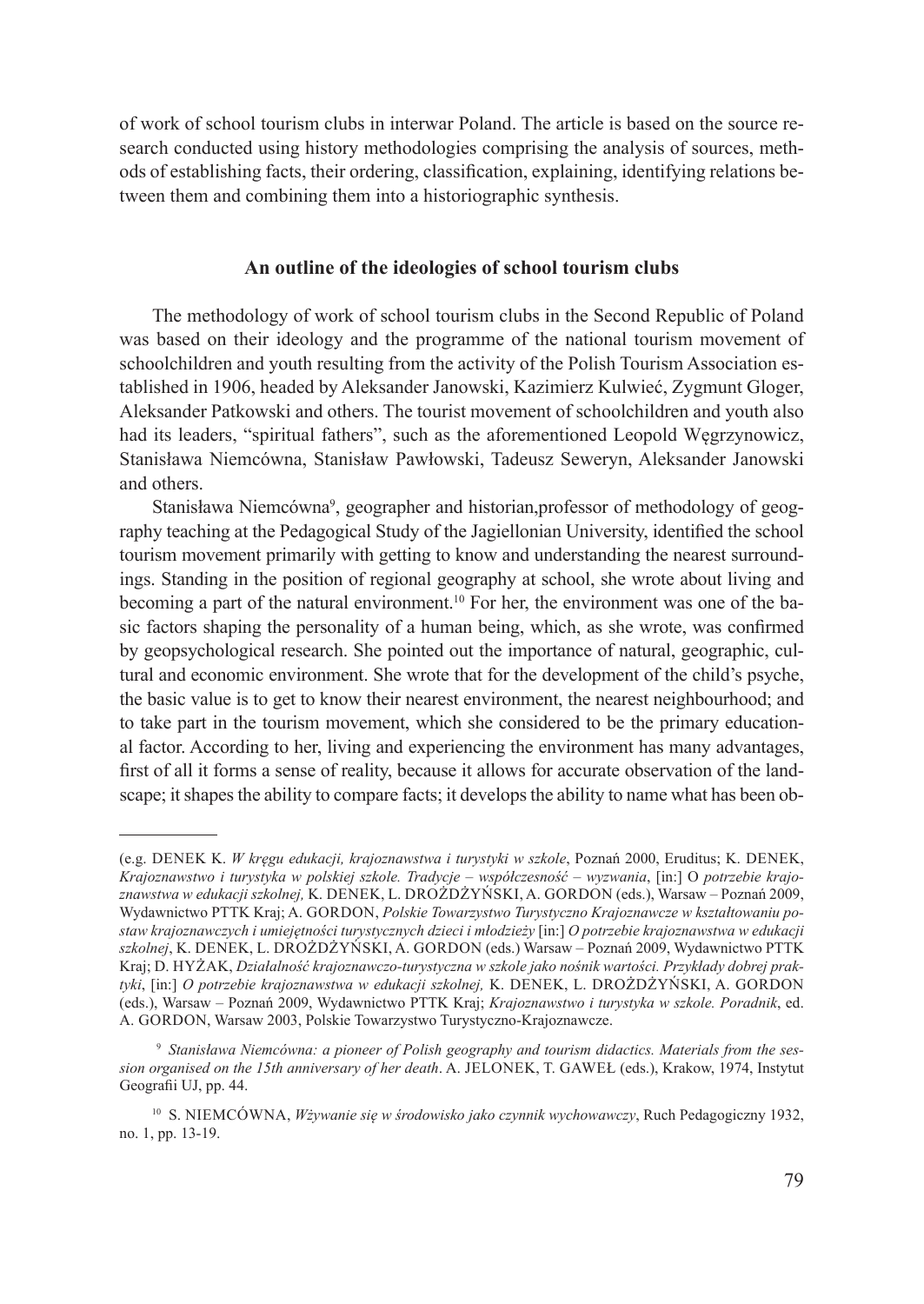served, to tell stories about the subject of observation; it teaches how to use drawing in a juxtaposition of various phenomena occurring in the environment; shapes the ability to explain the observed phenomena and to synthetically approach them and present them to others.

According to S. Niemcówna, becoming a part of the environment leads to a deepening of factual knowledge, allows students to compare their judgements about reality with reality itself, with the facts and phenomena occurring in it. It teaches how to answer questions such as What? When? How long? Under what conditions? Why? At the same time, it stimulates emotional attitude to the natural, social or cultural environment, builds emotional connection with it, awakens sensitivity to the beauty of the surrounding world, beauty of the landscape and shapes character, helping to overcome internal resistance, laziness, and indecision. Sightseeing trips, thanks to which young people got to know their immediate and remote surroundings, developed a fortitude and strengthened the will which is indispensable in all parts of the educational process. They taught decision-making, self-control, concentration, discussion and silence. By getting to know the natural environment, becoming familiar with it, young people have the opportunity to discover themselves and "see human in another human being."<sup>11</sup> S. Niemcówna was of the opinion that becoming a part of the environment of a home country shaped attitudes towards one's homeland and the state, developed patriotism and became an element of civic education.

Stanisław Pawłowski, professor at the University of Poznań, presented assumptions of tourism in the area of education that were similar to those presented by S. Niemcówna, formulating its objectives and tasks. He conflated tourism movement in schools with geography and proposed the use of geographical methods. 12 He supported the necessity of maintaining a balance and harmony between the different departments in tourism work, which meant that some phenomena could not be overlooked at the expense of others. He pointed out the need for young people to be interested in both the phenomena of physical geography (observation of terrain, climate, flora, fauna, etc.) and anthropogeographic phenomena, especially economic geography, which served to develop the so-called real sense. He encouraged to combine geographical phenomena with history and wrote that the aim of any school-based tourist club should be to identify characteristic phenomena that distinguish a given area from another. $13$ 

S. Pawłowski pointed out that the objectives of the tourism work carried out in schools go beyond collecting material intended for professional scientific purposes, which young people belonging to school tourism clubs and their supervisors were persuaded to do. He emphasised that the scientific material is collected by specialised institutions and people prepared for this work. The overarching aim of tourism in school was to get to know one's own homeland. "Why would one burden oneself with unnecessary goals, for which the young tourist has no preparation other than a pinch of good will?"14 He held the opinion

<sup>&</sup>lt;sup>11</sup> Ibidem, p. 18.

<sup>12</sup> S. Pawłowski, *Cele i zadania krajoznawstwa w Polsce*, Orli Lot 1927, no. 2, pp. 26-29.

<sup>13</sup> S. Pawłowski, *Krajoznawstwo a geografia*, Ziemia 1926, no. 23-24.

<sup>14</sup> Idem, *Cele i zadania krajoznawstwa w Polsce*, pp. 28.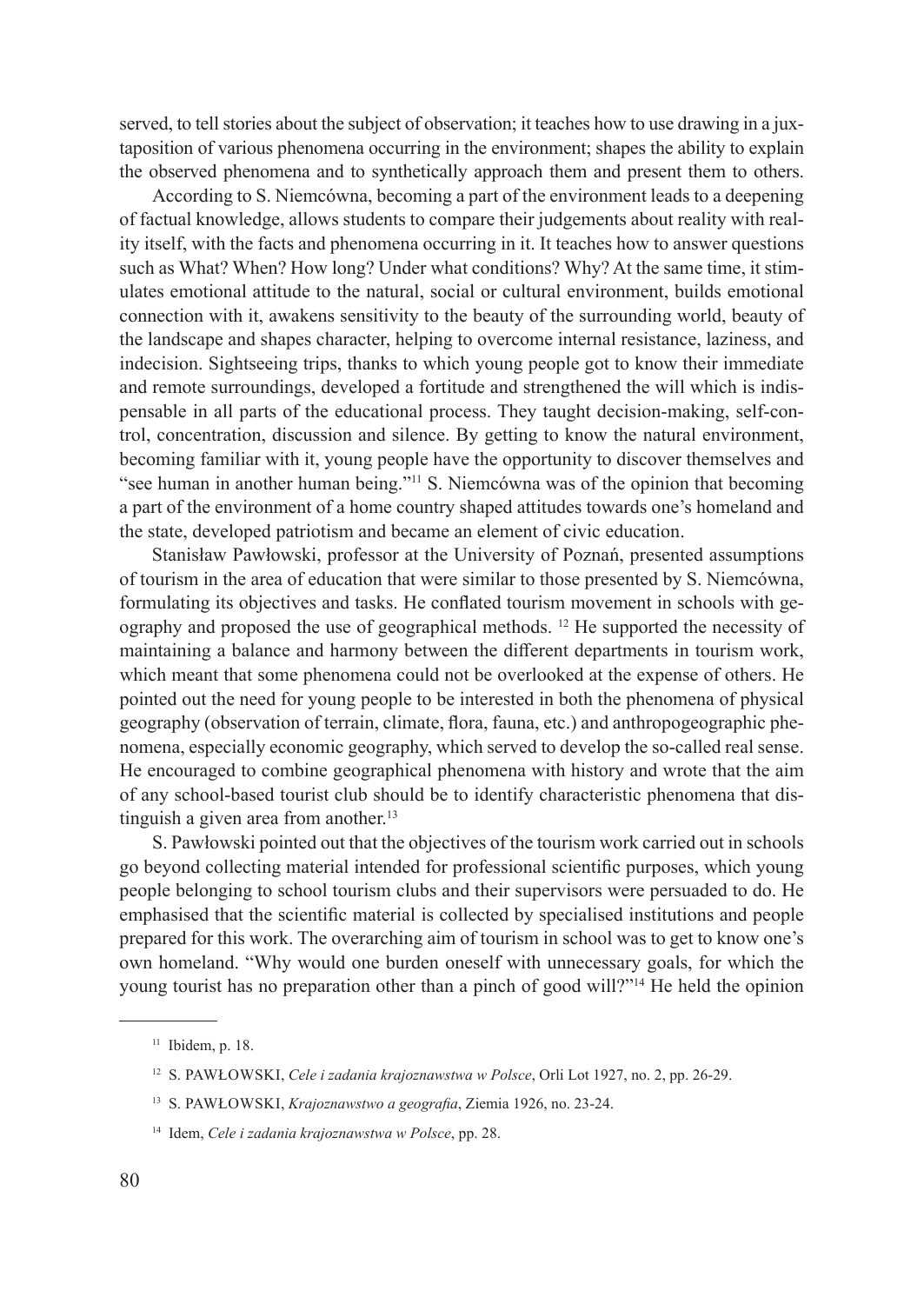that one should not limit tourism work only to one's own country, even though its goal was to get to know one's own homeland. Because of the young people's passion for travelling, it was necessary to make it easier for them to get to know other countries through the use of books, maps and travel journals.

In terms of methodology, according to S. Pawłowski, the tourism work should have an analytical and descriptive character, as the synthetic works were too difficult for schoolchildren. The analytical works were to be based on personal experiences, on direct contact with the phenomenon described, which is why reports from tours and descriptions of geographical phenomena prepared by students were so important. According to S. Pawłowski, the tourism work should include young people aged 13 to 16, which is why magazines devoted to tourism and addressed to young people should consider their development and publish articles that were neither too banal nor too difficult to understand. He stressed the importance of cooperation between young people in editing the journal, which included sending their own contributions and materials from excursions, observations and conversations. Photographs and drawings made by young people as well as descriptions based on personal experiences deserved special attention.15

Tadeusz Seweryn treated tourism more broadly than Stanisława Niemcówna, who was mentioned earlier. He wrote that when Poland regained its independence, the aim of the Polish tourism movement was to "Get to know in order to love". This was the motto behind the activities of the school tourism clubs. Sightseeing tours and hikes in various regions of Poland were supposed to blur the differences resulting from the partitions, lack of knowledge of particular districts and their inhabitants. In his opinion, tourism among children and youth was also a part of the new ideal of upbringing formulated in 1929 by Sławomir Czerwiński, Minister of Religious Denominations and Public Education, also referred to as a warrior-worker. Thus, it was one of the means of civic education, integrating the country and its inhabitants.<sup>16</sup>

In the school tourism movement, T. Seweryn emphasised the independence of its members, which he saw in the independent discovery of the essence of Polish life, learning about the Polish land, taking up tourist initiatives and leaving established judgements behind. In his opinion, the independence of young tourists led to the upbringing of an active citizen who respected their own state and its natural, socio-cultural, economic, ethnographic and other values. He emphasised the great social and educational value of the tourism movement. He considered it a method of "shaping a special type of human culture  $(...)$ , educational moments play a crucial role in tourism, thus deepening the emotional and rational attitude of young tourists towards their homeland (...), a sense of citizenship, awakening independence in cognition and initiative in action."17

<sup>&</sup>lt;sup>15</sup> Ibidem.

<sup>&</sup>lt;sup>16</sup> T. SEWERYN, *Ideologia i metoda pracy w kołach krajoznawczych młodzieży szkolnej*, Ziemia 1935, year XXV, no. 9, pp. 180-183.

<sup>17</sup> Ibidem, p. 181.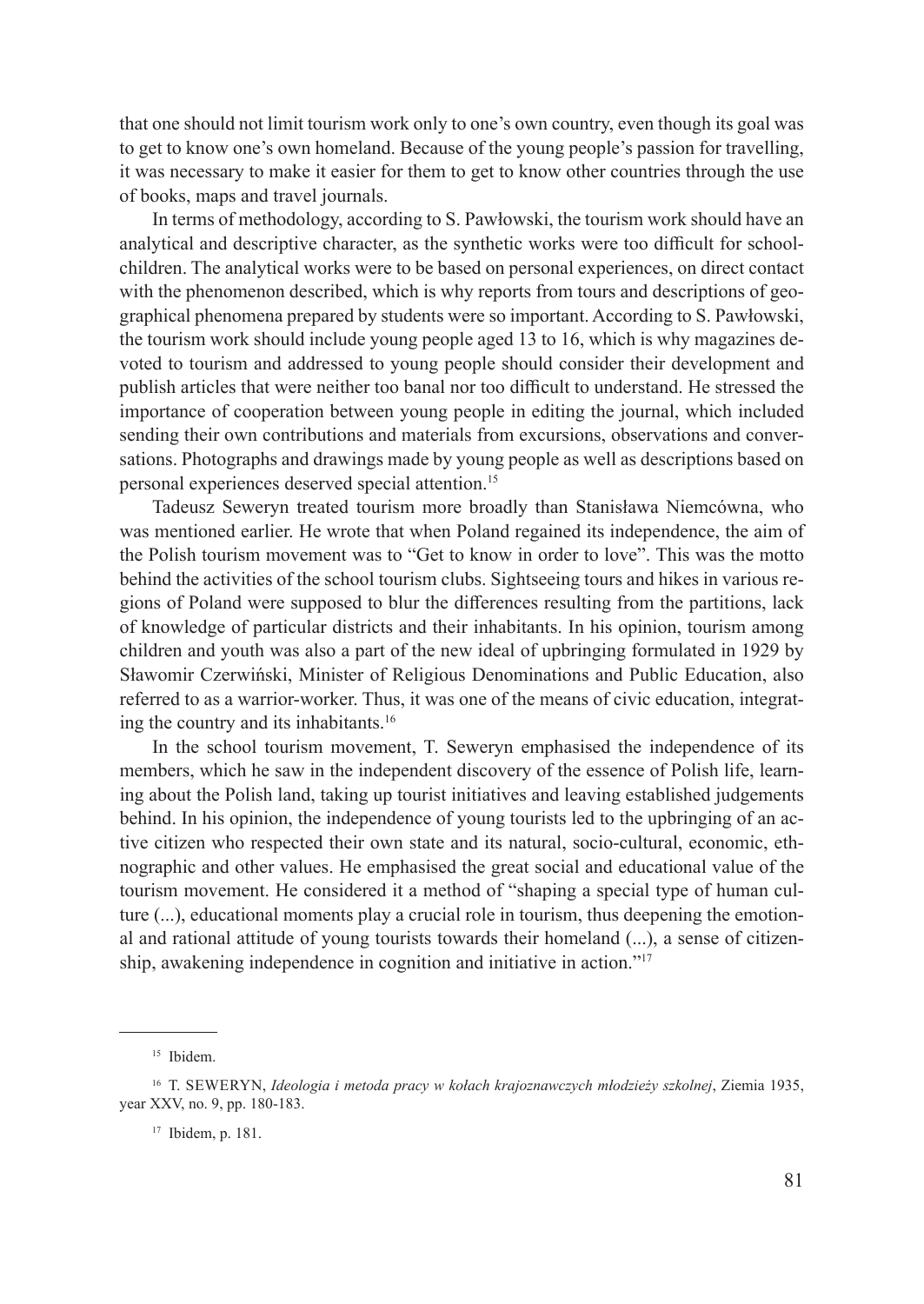Aleksander Janowski, a pioneer of tourism and co-founder of the Polish Tourism Society, an official in the Ministry of Religious Denominations and Public Education, wrote about tourism in schools. He was delighted with the tourism work of the children from the Piaski Luterskie near Lublin, who under the leadership of the headmaster of the school, Florian Kotliński, collected rich sightseeing materials and published them in the school's magazine *Nasza Szkoła*.<sup>18</sup> A. Janowski presented different views compared to S. Pawłowski. He held the opinion that Poland was waiting for a detailed sightseeing inventory to be made by students under the supervision of teachers. He called on young people and teachers to "carry out the great and important national work," which would encompass making records of interesting and important national sightseeing peculiarities by members of school tourism clubs.19 He emphasised the importance of school for tourism as a lever of nation's culture, which can make children and youth and the local populace aware of the importance of tourism work, because each thorough report from students' trip is an excellent material for scientists.

At the end of these deliberations, which are short out of sheer necessity, I would like to mention Aleksander Kawałkowski's position, who wrote that if the aim of upbringing was to be a citizen working for the collective good, then the didactic and educational process based on the principle of updating should be anchored in real life, in the surrounding reality, far from tenderness, literature and abstraction. Therefore, the activities of the school should be related to tourism, which would enable students to get to know the land and the surrounding environment. Tourism, understood as a method of educational work, could be used in all areas of school and out-of-school life of children and youth, in the work of all student organisations, operating on the school grounds and outside the school, for example, in scouting.<sup>20</sup> It is worth mentioning that the methodology of school tourism clubs was compatible with the methods of work in scouting, based on tourism, sightseeing and regionalism.21

## **Steps in the internal development of school tourism clubs**

Stanisława Niemcówna was the creator of the methodology of the school's tourism clubs in interwar Poland. Due to their internal development, she identified three groups of these student organisations: young (newly formed) clubs; clubs undertaking independent tourism work; and advanced clubs.<sup>22</sup>

<sup>18</sup> A. Janowski, *Krajoznawstwo w szkole*, Orli Lot 1925, no. 1, pp. 1-4. Cf. *Elementy środowiskowe w nowych programach,* Zrąb 1933, vol. 15, pp. 6-40.

<sup>19</sup> Ibidem, p. 2.

<sup>20</sup> A. Kawałkowski, *Krajoznawstwo a wychowanie*, Ziemia 1935, vol. XXV, no. 9, pp. 178-179.

<sup>21</sup> G. Biczysko, *Turystyka i krajoznawstwo w Związku Harcerstwa Polskiego w II Rzeczypospolitej, Prace Naukowe Akademii im. Jana Długosza.* Series: *Kultura Fizyczna*, 2011, vol. X, pp. 43-55.

<sup>22</sup> Z. Kisielewicz, *Metodyka pracy w kołach krajoznawczych,* Przegląd Krajoznawczy 1938, no. 4/5.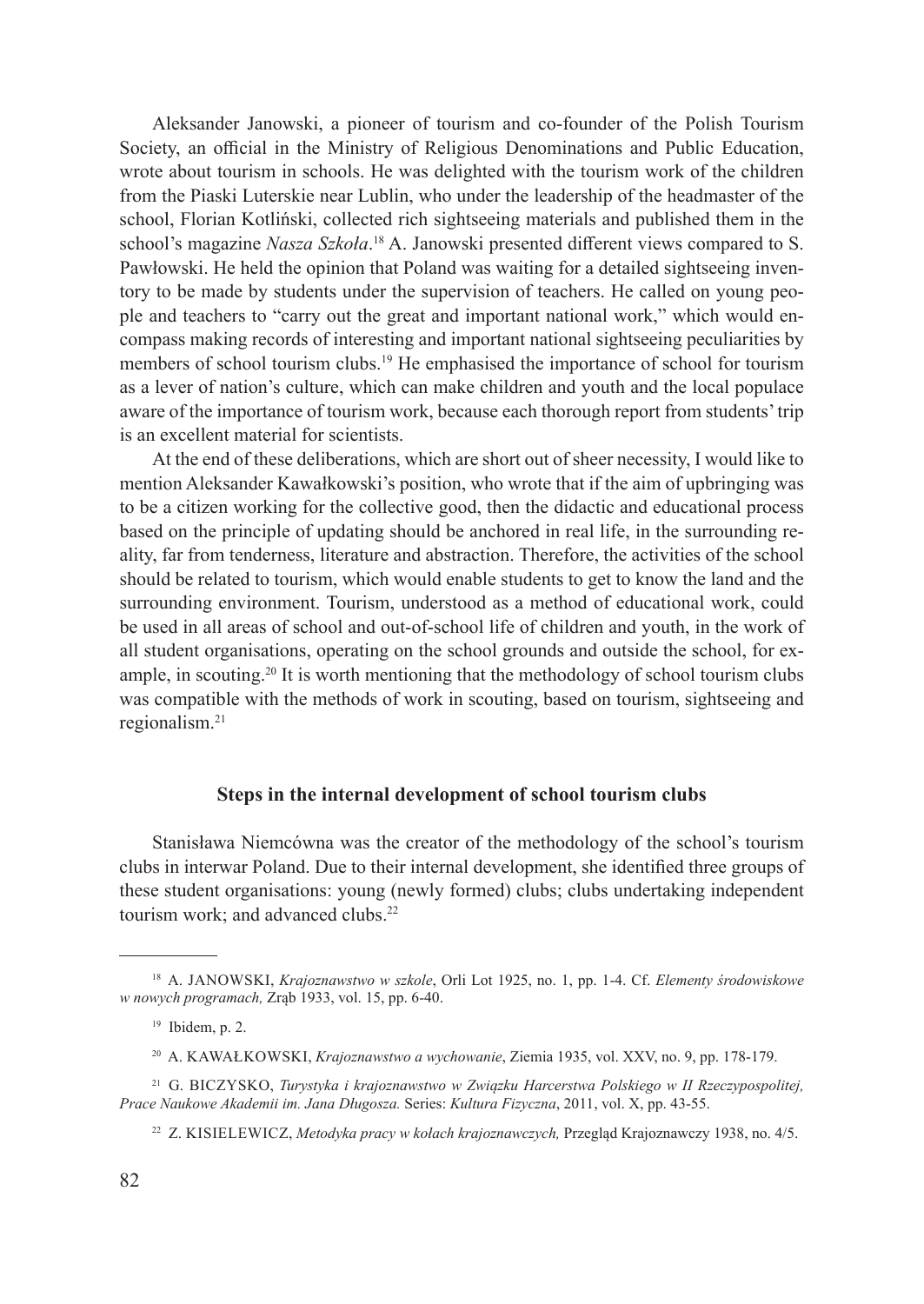S. Niemcówna believed that each tourism club should go through three stages of development. The first stage meant the assumption that the members of the newly formed tourist club did not know much about Poland, their region, their surroundings, their home town and their villages. This meant that it was necessary to start working from ground up in such a club, from getting to know the nearest surroundings, from the topographic analysis of one's own town and the closest vicinity. The idea was not only to draw up a plan, but also to get to know the nearest area in terms of geography, nature, economy, history and culture. Thanks to walking around the area, members of tourist clubs learned to observe the smallest details of its life, understand the various phenomena taking place in it, particularly geographical, economic, social, cultural, and especially natural ones.<sup>23</sup>

This first stage of the activity of the school tourism clubs was aimed at developing a willingness to tour and go on trips. As S. Niemcówna pointed out: "Being in the midst of nature is revitalising for physical and spiritual health and development. (…). The beauty of landscapes teaches us about the aesthetic element and does not allow the young tourists to destroy vegetation or litter in the mountains, instead it turns them into defenders of nature, as well as cultural monuments and human labour.24 The first stage of the work of the school clubs meant shaping the culture of tourism, the strengthening of which ensured the longevity of the school tourism club.

The second stage in the development of the activities of the school tourism clubs was based on the foundations of the tourism work carried out in the first stage and involved the acquisition of natural and historical knowledge. In this respect, the assistance was provided by school education, didactic work of teachers carrying out the curriculum of particular subjects and the activities of school self-education clubs. Thanks to this, applying the principle of difficulty grading, young tourists got acquainted first with their home town and its nearest surroundings, and then with individual regions and areas of the whole Poland. Still, the best way of working were trips preceded by lectures presenting the comprehensive issues of the visited area.<sup>25</sup>

The participants of the sightseeing tours to near and far destinations were to be prepared and equipped with maps, notebooks, an agenda and a camera. Such equipment made it easier to record observations, take photographs, collect samples, postcards and other material characteristic of a particular environment observed during the trip. Practical implementation of the tourism work made it possible to prepare a report, accompanied by illustrative material, sent to the editorial office of the *Orli Lot* monthly, in which it was pub**lished** 

It is worth noting that since 1924 the editorial staff of *Orli Lot* has been supervising the school tourism clubs and cooperating closely with them. Said cooperation was based on the fact that every issue of the magazine was filled with sightseeing works of one of the school clubs. In order to give a uniform direction to the work of the school tourism

<sup>&</sup>lt;sup>23</sup> S. NIEMCÓWNA, *Metodyka pracy w kołach krajoznawczych*, Orli Lot 1921, no. 3, pp. 35-37.

<sup>24</sup> Ibidem, pp. 35-36.

<sup>25</sup> Ibidem, p. 36.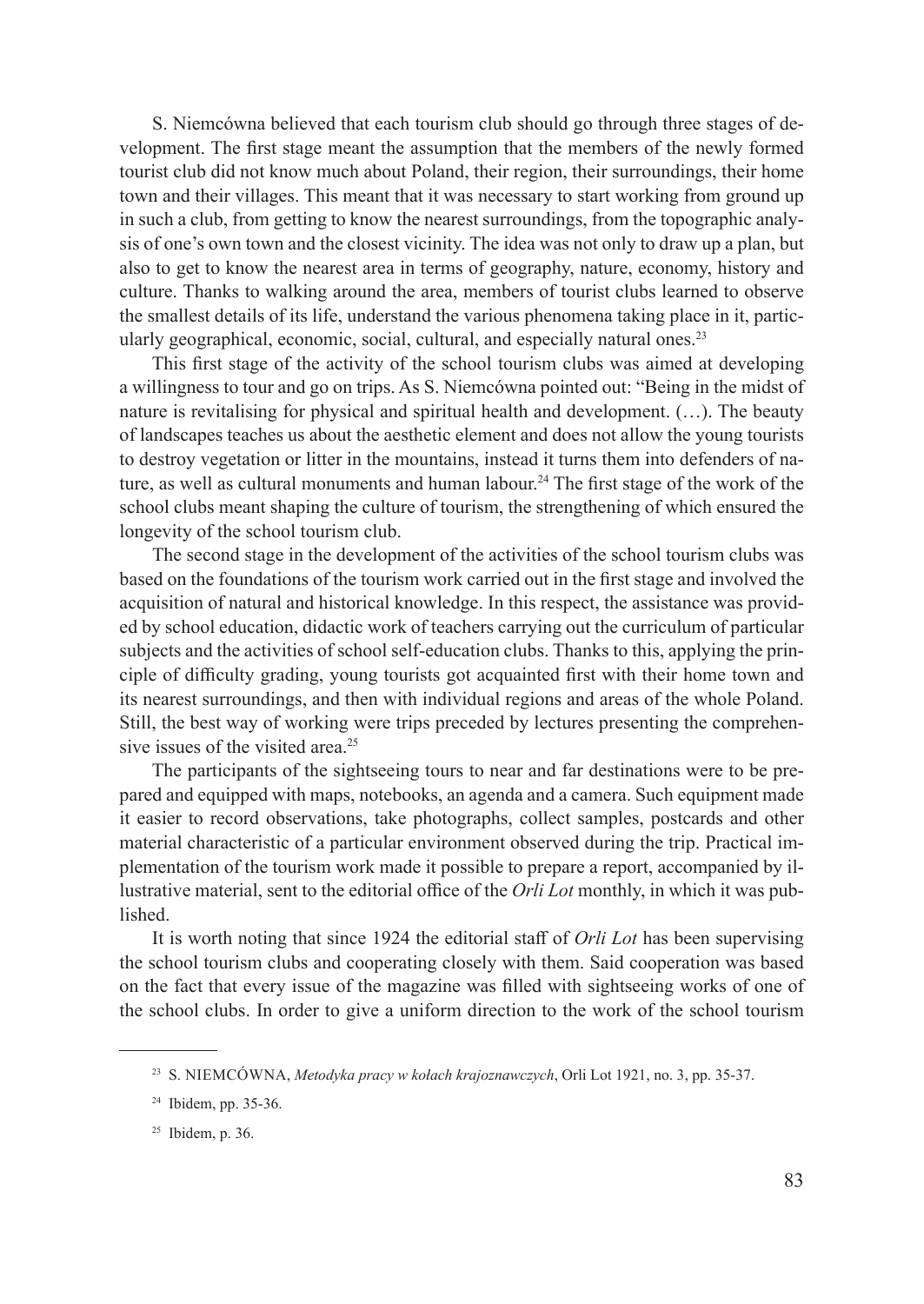clubs, the Commission of School Youth's Tourism Clubs of the Main Board of the Polish Tourism Association published questionnaires in *Orli Lot*, according to which the students conducted their tourist research and collected materials which were later published in the magazine.26 "This would be a deliberate, organised work, the benefits of which would be of great importance to Polish tourism, and, most importantly, it would be work done by Polish youth."27

The questionnaires were used to collect scientific material. The sheets were created by experts and were uniform for all clubs. After collecting the research material, the completed questionnaire had to be sent back to the experts for analysis and preparation. The questionnaires filled in by the young people were also published in *Orli Lot* and sent to the clubs by the Presidium of the Commission of School Youth's Tourism Clubs. It was believed that the collection of natural, geographic, historical, ethnographic and other data by children and youth in the vicinity and region according to professionally prepared questionnaires would contain scientific and educational values, because it requires reliable work and arouses interest in the issues of tourism and the closest environment.<sup>28</sup> Each club was obliged to prepare answers to at least one questionnaire each year, announced by the Commission of School Youth's Tourism Clubs, and to implement its own programme, adequate to the local conditions and characteristics of the region where the youth lived.<sup>29</sup>

 The beginning of the students' work in the school tourism clubs was connected with intellectual and technical preparation for conducting observations, taking measurements, drawings, photographs, writing descriptions and simple experiments. The technical preparation comprised providing the club as a student organisation and its members with equipment used during the trips, which included: a compass, a barometer, a measuring line, a set of detailed maps of the nearest area, a camera, binoculars and other items of equipment used during the trips. Appropriate equipment was also required in particular sections of the school tourism clubs.

It should be added that more numerous circles were divided into sections such as: vocal and artistic, dance, nature, history and culture, civic education (which presented issues related to the duties of Poles and their rights, in accordance with the Constitution) and other, which should also have their equipment. For example, the botanical section, which had its herbarium, had to purchase it, the zoological section had nets and boxes for insects, the geological section – a geological hammer, etc.<sup>30</sup> Rudolf Hajnos wrote that during inclement weather conditions, during various seasons of the year or in the face of financial difficulties, it was not easy to organise a sightseeing trip. Therefore, he recommended buying

<sup>26</sup> Orli Lot 1929, no. 6, p. 101.

<sup>27</sup> Ed. art., *O pracy w kołach krajoznawczych młodzieży*, Orli Lot 1926, no. 5, p. 66.

<sup>28</sup> *Organizacja Kół Krajoznawczych Młodzieży Szkolnej*, [in:] *Koła Krajoznawcze Młodzieży Szkolnej. Idea – Organizacja – Historia – Pieśni, Krakow 1934*, Nakład Komisji Kół Krajoznawczych Młodzieży Szkolnej Rady Głównej Polskiego Towarzystwa Krajoznawczego, Krakow 1934, p. 8.

<sup>29</sup> T. Seweryn, *Ideologia i metoda pracy w kołach krajoznawczych młodzieży szkolnej*, Ziemia 1935, no. 9, p. 182.

<sup>30</sup> S. Niemcówna, *Metodyka pracy w kołach krajoznawczych*, Orli Lot 1921, no. 4, p. 51.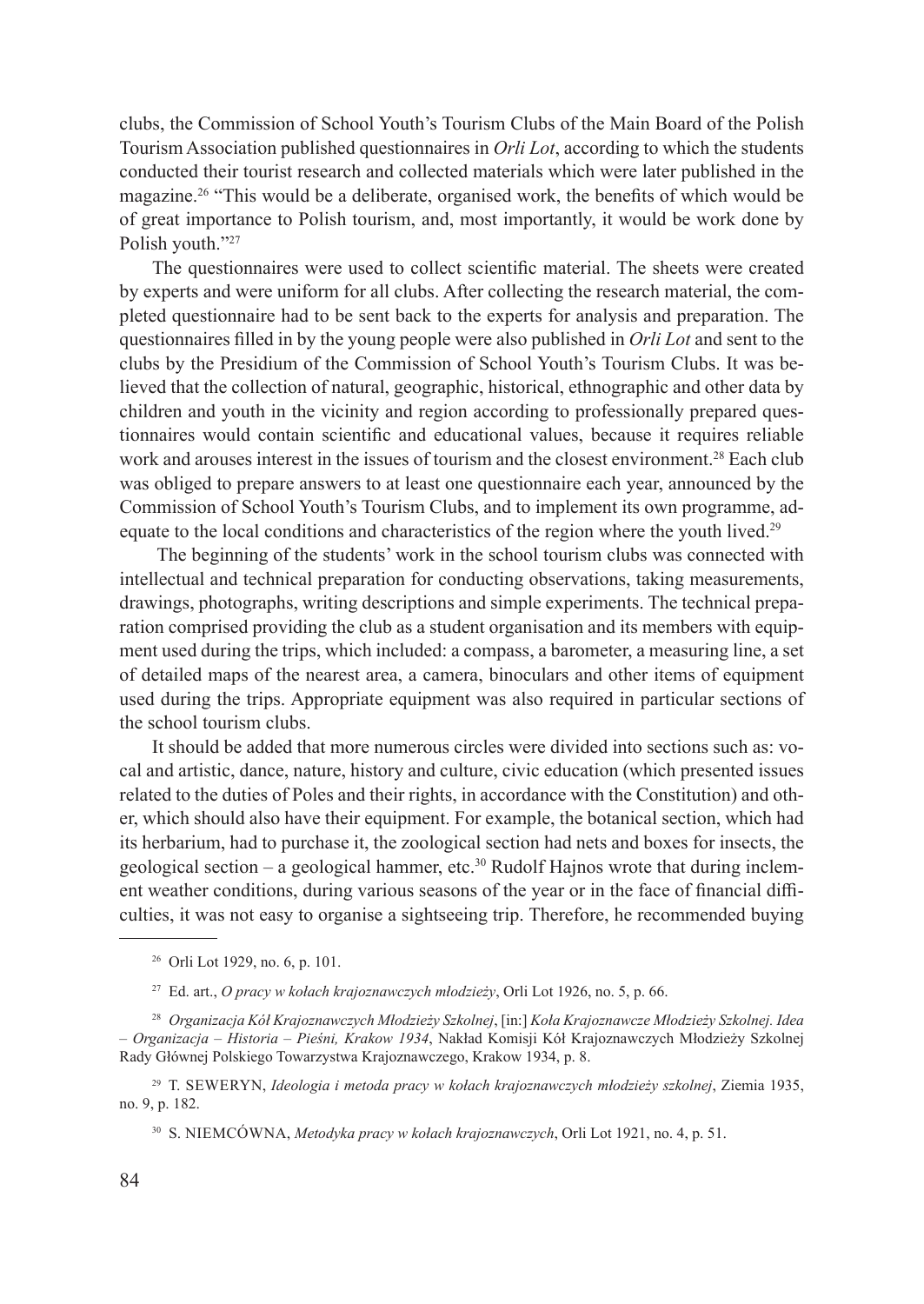a sciopticon (slide display) and a cinematograph. These devices were to facilitate meetings of members of school tourism clubs in the form of lectures with illustrations.31

The tourist clubs set up their own school archives, to which the young people submitted the best reports, as well as ordered samples brought back from trips. Various poems, songs, drawings, caricatures recording characteristic events from the trip, which were also of archival value, were welcomed.

The last, third stage of the work of the school tourism clubs was connected with reaching a certain level of maturity in terms of tourism. "Tourists who grow up to become independent citizens should deepen their knowledge, often specialising in a certain direction, in order to become trip guides for others. Their main task is to familiarise themselves with the folk culture of mankind and especially of their nation, particularly the matters which are absent in the school curriculum. This opens a way to researching art and ethics, to reflecting on the duties and rights that Poland imposes on us."32 These tasks could be carried out by student councils, which at the beginning of the 1920s were referred to as school communities.33 Another form of implementation of mature tourism in schools could be reading civic works. Reading the works of Stanisław Prus Szczepanowski, Karol Libelt, Antoni Chłoniewski, Fryderyk Wilhelm Foerster and others was encouraged. After reading these works, discussions were held at the meetings of the school tourism clubs on the issues raised in the given text, the conclusions of which could serve as examples of civic work.

Such a three-stage cycle of development of school tourism clubs, which constituted a part of the methodology of their work, led the students to "a deep understanding of the conditions of their nation's existence, the feeling of its needs and the conviction obliging them to cooperate, that everything that is Polish should never be alien to them."<sup>34</sup>

# **Notes regarding methodology of the activities of school-tourism clubs**

The interwar period became the most important environment of the tourism work, because the curricula, mainly of elementary schools (geography, nature, history, Polish language), saturated with content related to tourism, allowed to include all the students in the educational impact.35 "The aim of the work is to broaden and deepen the knowledge about

<sup>31</sup> R. Hajnos, *Skioptikon i kinematograf na usługach krajoznawstwa*, Orli Lot 1921, no. 11, pp. 131- -133.

<sup>32</sup> Ibidem, p. 37.

<sup>33</sup> D. Koźmian, *Samorząd uczniowski w polskiej pedagogice Drugiej Rzeczypospolitej (1918-1939),* Szczecin 1991, Wydawnictwo Naukowe Uniwersytetu Szczecińskiego.

<sup>34</sup> S. Niemcówna, *Metodyka pracy w kołach krajoznawczych*, Orli Lot 1921, no. 3, p. 37.

<sup>&</sup>lt;sup>35</sup> E. MAGIERA, *Wychowanie państwowe w szkolnictwie powszechnym w Drugiej Rzeczypospolitej*, Szczecin 2003, Wydawnictwo Naukowe Uniwersytetu Szczecińskiego, pp. 76-81.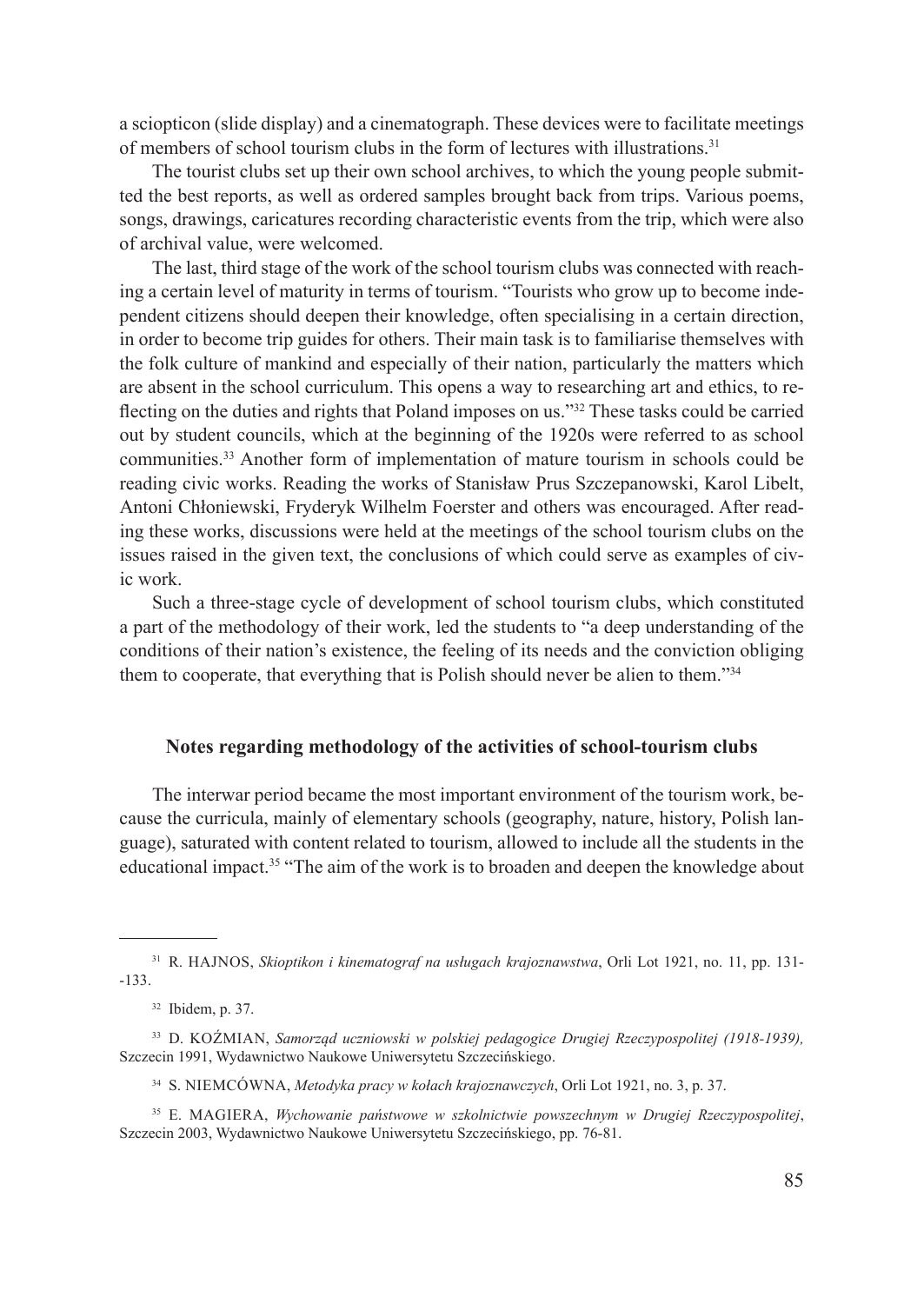Poland, as a country and a nation," wrote S. Niemcówna.<sup>36</sup> The guidelines formulated in this way for the tourism movement in schools were closely connected with the implementation of the curricula of elementary schools and were part of their construction, which was based, among other things, on real assumptions, understood as the school's connection with reality, which is expressed in a triple interpretation, as the principle of: teaching practical subjects, updating teaching and environmental diversity, and a broader understanding of regional diversity.<sup>37</sup>

S. Niemcówna stressed the principle of insight in the implementation of curricula, which made it possible to combine the process of education with the implementation of the idea of tourism. She considered tourism to be "the greatest treasury of insight in teaching."38 She appreciated scientific aids and saw the need for their gradual creation and application in youth work through the use of district maps, town monographs, tourist films and other didactic aids. Tourist clubs operating in elementary schools were involved in the implementation of the postulate of inter-school correspondence, which could lead to mutual visits of students, getting to know the nearest surroundings and its geographical, folkloric, economic and historical specificity.<sup>39</sup>

An important role was played by the club's teacher-supervisor, who not only had substantive knowledge in the field of tourism, but also organisational skills and methodological knowledge pertaining to conducting the tourism work. The proper operation of the school tourism clubs depended on the degree of involvement and preparation of its teachers-supervisors, whose task was to provide young people with appropriate methodological guidelines, outlining their content, methods and forms of activity. Children and youth were to be instructed not only in the methodology of sightseeing, but also in the scope and content of the activities of young tourists. The teacher could use the available literature recommended by the editorial team of *Orli Lot*, which printed lists of recommended books.

No less important was the preparation of the students for the tourism work, which covered all the areas of activity of school tourism clubs. The proper operation of the school tourism clubs was based on compulsory and planned preparatory work, involving the participation of young people in a compulsory cartographic course organised at the club's meetings, where the students acquired skills not only in reading maps, but also in creating their own plans and maps. Acquisition of such skills required familiarisation with relevant literature.<sup>40</sup> Short excursions, organised only for cartographic purposes, during which they

<sup>40</sup> Ibidem, p. 52*.* Among the recommended works was a paper by Jerzy Lewakowski titled *Terenoznawstwo i kartografia wojskowa. Podręcznik dla Organizacyi Wojskowych i Drużyn Skautowych*, Lviv 1916, Nakład Związku Polskich Gimnastycznych Towarzystw Sokolich.

<sup>36</sup> S. Niemcówna, *Zadania pracy krajoznawczej w Polsce*, Ziemia 1931, vol. XVI, no. 4, p. 62.

<sup>&</sup>lt;sup>37</sup> K. GREB, *Jak czytać nowe programy?*, Praca Szkolna 1933/34, no. 2, p. 50. Cf. W. CYRANKIEWICZ, *Wiązanie pracy szkolnej ze środowiskiem w nowym programie szkoły powszechnej*, Praca Szkolna 1934/35, no. 6, pp. 165-172 and 193-200; H. JĘDRUSIAK, *Dziecko i społeczność szkolna w środowisku*, Warsaw, nd.

<sup>38</sup> Ibidem, p. 64.

<sup>39</sup> F. Mittek, *Zasady organizacji pracy w szkołach powszechnych dostosowane do Statutu publicznych szkół powszechnych i nowych programów nauczania,*Warsaw 1938, Nasza Księgarnia, p. 253.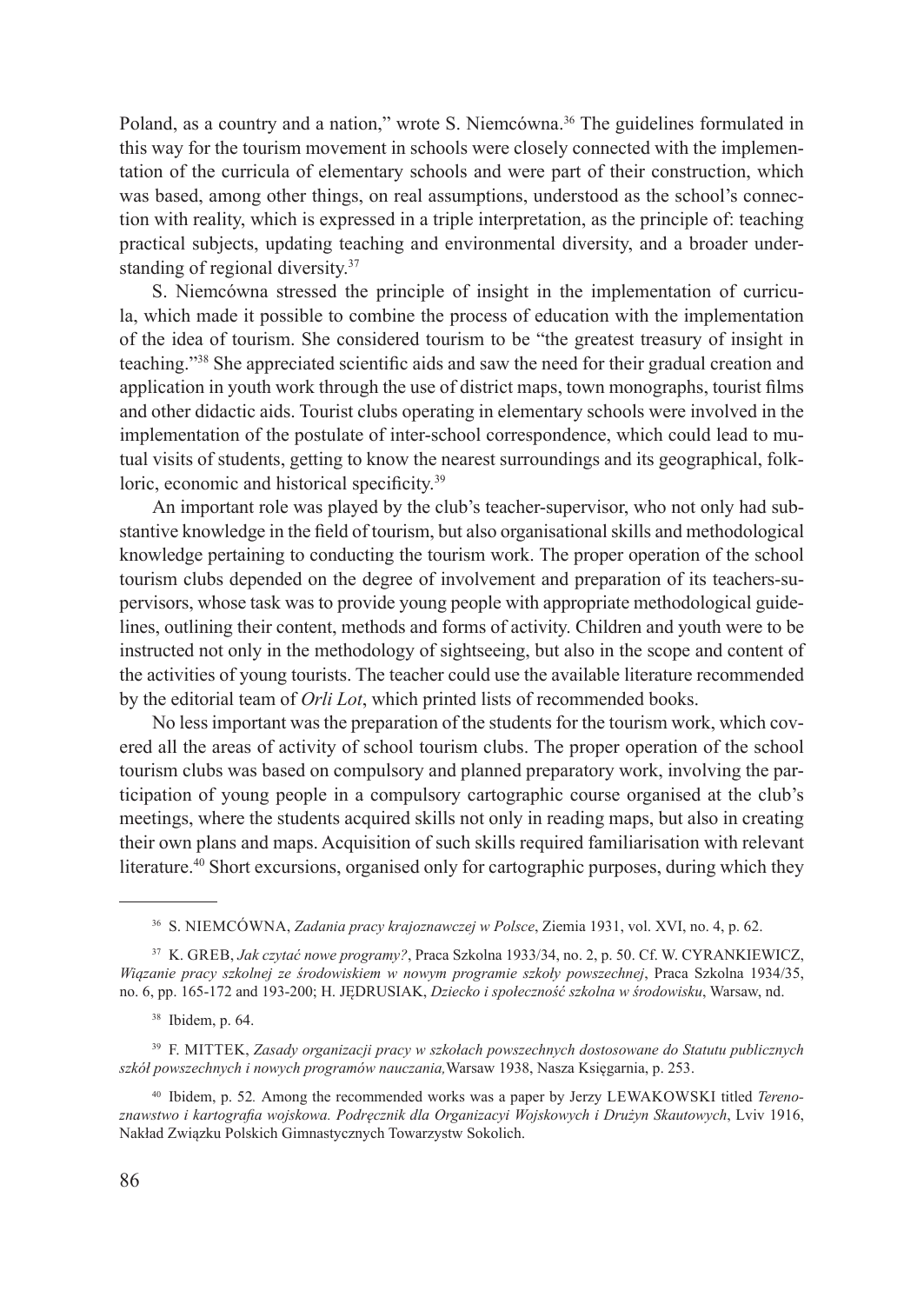became acquainted not only with reading and finding their position on the map, but also with the equipment, its use and application during small experiments, were of great value for the young people.

One of the mandatory skills for the members, which should be possessed by at least some students, was operating a photo camera. Photos taken during the excursions, developed in school were resold and supported the club budgets or were used to create exhibitions, collections and carry out exchanges with other clubs in Poland. It was recommended that each club should have its own meteorologist – a member who would take care of the barometer, observe and record the weather, know the weather phenomena and be able to explain them to others and try to predict the weather, as usually was the case with villagers on the basis of observable natural phenomena.41Lucjan Orkisz pointed out the importance of knowledge of the climate. He wrote about the need for the school tourism clubs to study the components of climate, including temperature, air pressure and humidity. He pointed out the necessity of training in observing atmospheric phenomena, not only temporary, but also long-term ones.<sup>42</sup>

School tourism clubs were engaged in collecting plants characteristic of particular regions of the country and creating herbariums. These activities also involved preparing young people encouraging them to read the relevant subject literature, identifying plants, sketching, collecting, drying and storing them. The book *Metodyka wycieczek szkolnych* was recommended, since it contained an article on collecting plants.<sup>43</sup>However, emphasis was put primarily on medicinal plants that could be collected, dried and delivered to school pharmacies or the clubs' first aid kits, as well as sold.

S. Niemcówna encouraged the members of the school's tourist clubs to pick mushrooms and eat them, by saying that they could "constitute one of the important elements of everyday nutrition."44 She also fostered the interest of the members of the clubs in observing the fauna, outside just collecting samples of the flora. The work of the young tourists was to get to know the geographical distribution of animals, their adaptations to living conditions, observing their habits and protecting the environment. An important role was played by sightseeing observations conducted among the inhabitants of the studied environment, which comprised collecting and recording folk customs and songs, as well as studying the activities of economic and cultural institutions. When taking notes on ethnographic issues, students were supposed to include description of the region, environment, general area and ethnographic description of the studied area. Methodological notes on the ethnographic surveys were published in the "Orli Lot" magazine.

Schools were encouraged to introduce sightseeing mornings, during which selected regions of the country were presented, supported by natural and historical illustrations.

<sup>41</sup> S. Niemcówna, *Metodyka pracy w kołach krajoznawczych*, Orli Lot 1921, no. 3, p. 37.

<sup>42</sup> L. Orkisz, *Meteorologia jako jeden z punktów programu pracy w kołach krajoznawczych*, Orli Lot 1922, no. 4, p. 77.

<sup>43</sup> J. Trzebiński, *Florystyka*, [in:] *Metodyka wycieczek krajoznawczych. Wydanie drugie.* Polskie Towarzystwa Krajoznawcze, Warsaw 1919, pp. 47-52.

<sup>44</sup> Orli Lot 1921, no. 6, p. 85.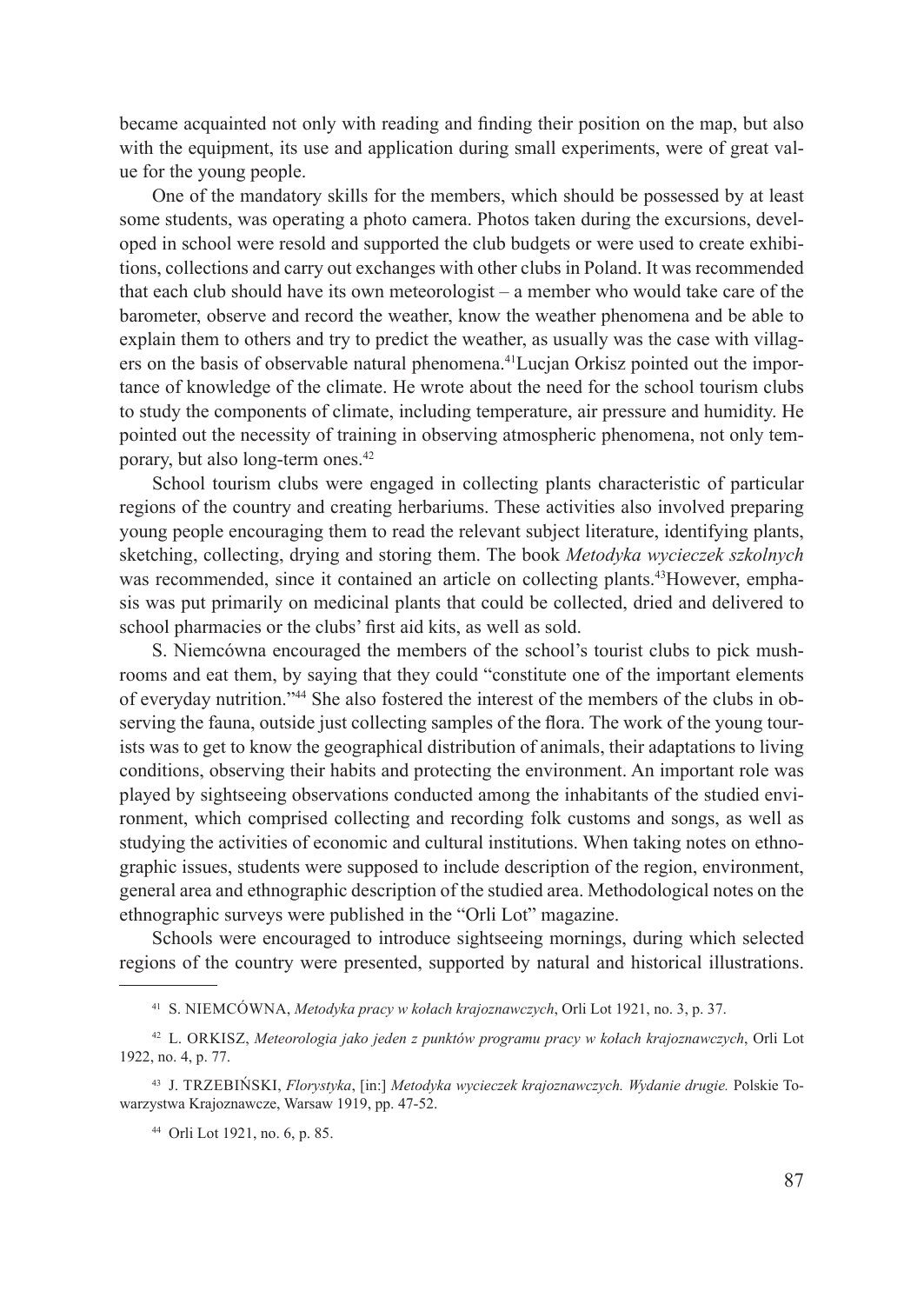The meetings were enriched by the recitation of poems with tourism content, as well as folk songs that propagated Polish culture. An additional attraction were fairy tales and legends told in the local dialect, in folk clothes, which helped to get to know the folklore of the Polish land. The meetings of the school tourism clubs were animated by folk dances. All these elements of work in the school tourism clubs introduced a pleasant and cheerful atmosphere. At the same time, they attracted young people to the idea of tourism.45

The author of the methodology of school tourism clubs devoted a lot of attention to the subject of observation of young tourists, dividing it into two types: 1) physiographic observations and 2) anthropological and ethnographic observations. She also pointed out the need to visit architectural monuments and discuss issues of a political nature, such as the constitution, with experienced sightseeing experts. She also noticed the influence of young tourists on the population, which meant that when they travelled around the country, they could influence the local populace in an inclusive way and "the idea of Polish statehood would benefit from it."46

The development of the school's tourist clubs required small contributions from their members, which allowed them to purchase the necessary equipment. S Niemcówna stressed the importance of a well-run "club treasury", which not only enabled the purchase of the necessary equipment and the payment of contributions to the Polish Tourist Association and to the *Orli Lot* magazine, but would also constitute a kind of bank "from which poorer tourist locals could draw either financial aid or loans for trips. The club funds should be open and should support tourism projects such as the construction of a hostel, such as the Chałubiński House in Zakopane, and should support tourism publications in order to remove the tremendous burden of expenditure from the government's shoulders."47 The payment of membership fees was considered to be an expression of conscientiousness and civic attitudes. It was stressed that this was a very important area of activity of the school tourism clubs, on which the quality of their functioning and participation in trips of less affluent students depended.

## **Importance of sightseeing tours**

In the interwar period, longer group tours, which were prepared in a planned and well thought-out manner, played an important role in the work of schoolchildren and youth.<sup>48</sup> Among the participants there were students – experts in various fields, prepared in advance, who during the trip informed their friends about the specifics of the visited area and

<sup>45</sup> S. Niemcówna, *Metodyka pracy w kołach krajoznawczych*, Orli Lot 1921, no. 3, p. 36.

<sup>46</sup> M. Woźnowski, *Koła Krajoznawcze Młodzieży w Polsce. Referat wygłoszony na I. Zjeździe Kół Krajoznawczych Młodzieży w Krakowie dnia 5 czerwca 1927 r.*, Orli Lot 1927, no. 7, p. 131.

<sup>47</sup> S. Niemcówna, *Metodyka pracy w kołach krajoznawczych*, Orli Lot 1921, no. 4, pp. 50-53.

<sup>48</sup> B. Pisarska, *W poszukiwaniu idei rozwoju turystyki. Przeszłość-przyszłość*, [in:] *Przeszłość, teraźniejszość i przyszłości turystyki. Warsztaty z Geografii Turyzmu*, B. Krakowiak, J. Latosińka (eds.), Łódź 2014, Wydawnictwo Uniwersytetu Łódzkiego, pp. 131-144.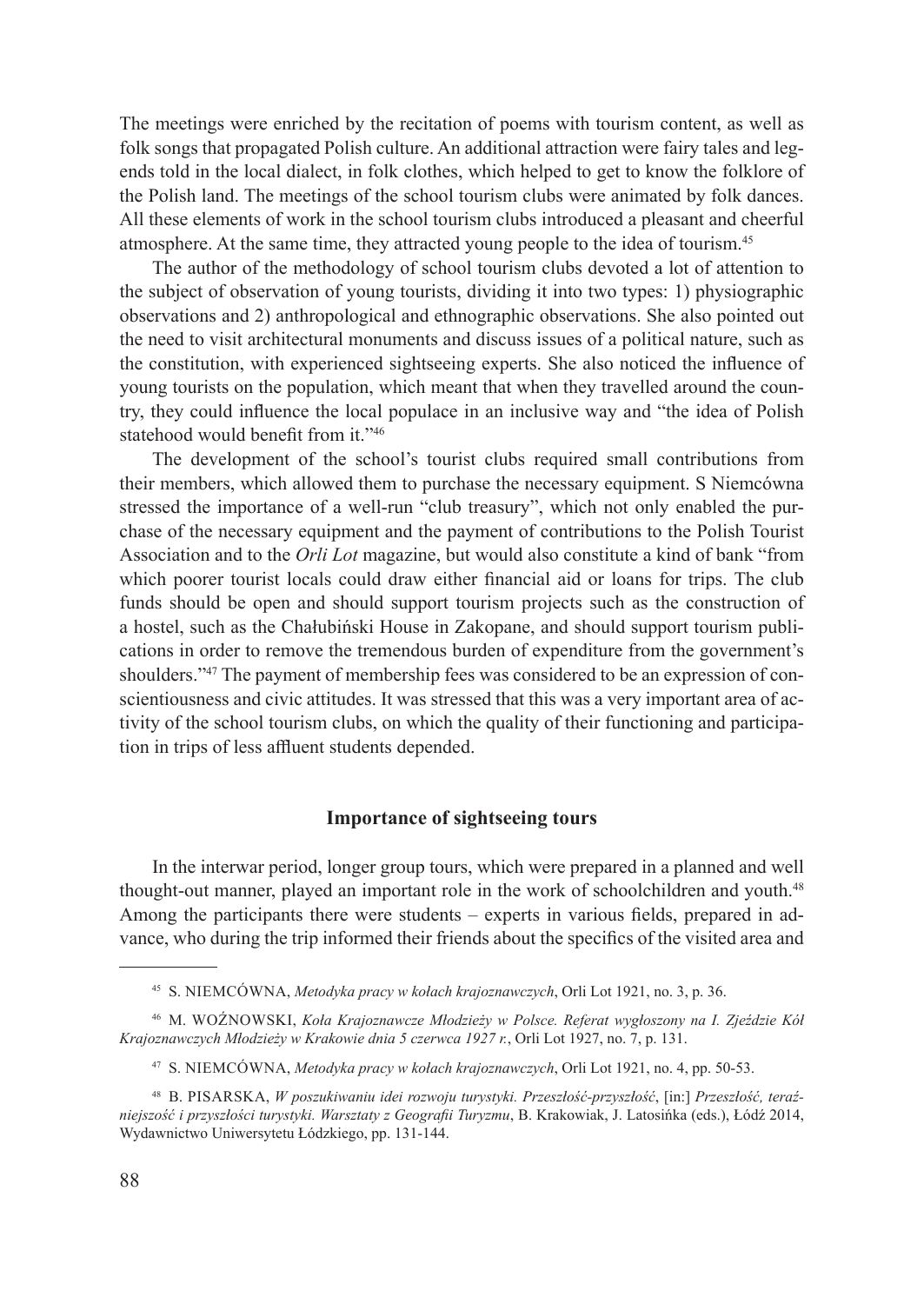thus facilitated conducting multifaceted observations. "After all, the observation material should not only reach out to our imagination superficially," wrote S. Niemcówna, "but should also be preserved and reinforced with cognitive material in order to make the trip a significant benefit."49

An important element of the sightseeing tours was the preparation of the young people to visit the monuments. This was done through courses organised by student tourist clubs in schools, where members of the clubs learned not only about Polish monuments, but also about the method of presenting historical monuments.50 The same procedure was followed for learning about the history of painting, music and dance. The issue of a high – "spiritual" level was highlighted at the time in school tourism clubs, which allowed for carrying out aesthetic education and familiarisation of students with aesthetic culture and its history, as well as its appreciation and respect.

School tourism clubs and, in particular, sightseeing trips developed the civic education introduced into the school curriculum, familiarising students with the life of the Polish state and its conditions, as well as the various manifestations of social, economic and cultural life. Thanks to this, young people not only broadened their intellectual horizons, but also, especially during their trips, learnt what an independent state is and what it means. It was learning based on getting to know and experiencing various areas of Polish life and deepening students' attitudes towards their homeland, on awakening and reinforcing love for the homeland and emotional involvement in one's own land.<sup>51</sup> Thanks to sightseeing tours, students acquired various practical skills and character skills, developed a positive attitude towards the state and the homeland, and prepared for civic life.

 It was stressed that the work of school tourism clubs, which should primarily take place during sightseeing tours, is not only about conducting tourism research, but also about "a broad and serious impact of young tourists, people who love Polish culture and want to elevate it, on a very low level of our folk masses in the broadest sense of the word."<sup>52</sup> When local people see that others value and appreciate their region, they will start to see for themselves the value of their land and their environment. S. Niemcówna believed that there was an urgent need to organise trips to the Borderlands, thanks to which their ties with Poland would be deepened and the knowledge Polish language would be reinforced. She pointed to the optimism of the young tourists as a tool for raising the level of development in the country. She wrote: "Nothing has yet been built by renouncement!"<sup>53</sup>

The methodology of school trips was contained in the book by Kazimierz Kulawieć, which after Poland regained independence helped in conducting sightseeing work with

<sup>49</sup> Ibidem, p. 87.

<sup>50</sup> S. Niemcówna, *Metodyka pracy w szkolnych kołach krajoznawczych*, Orli Lot 1921, no. 7, p. 98.

<sup>51</sup> Ibidem, p. 99.

<sup>52</sup> S. Niemcówna, *Metodyka pracy w szkolnych kołach krajoznawczych*, Orli Lot 1921, no. 8-10, p. 116.

<sup>53</sup> Ibidem, p. 117; S. Niemcówna, *Akcja wycieczkowa*, Ziemia 1935, volume XXV, no. 9, pp. 180- -183.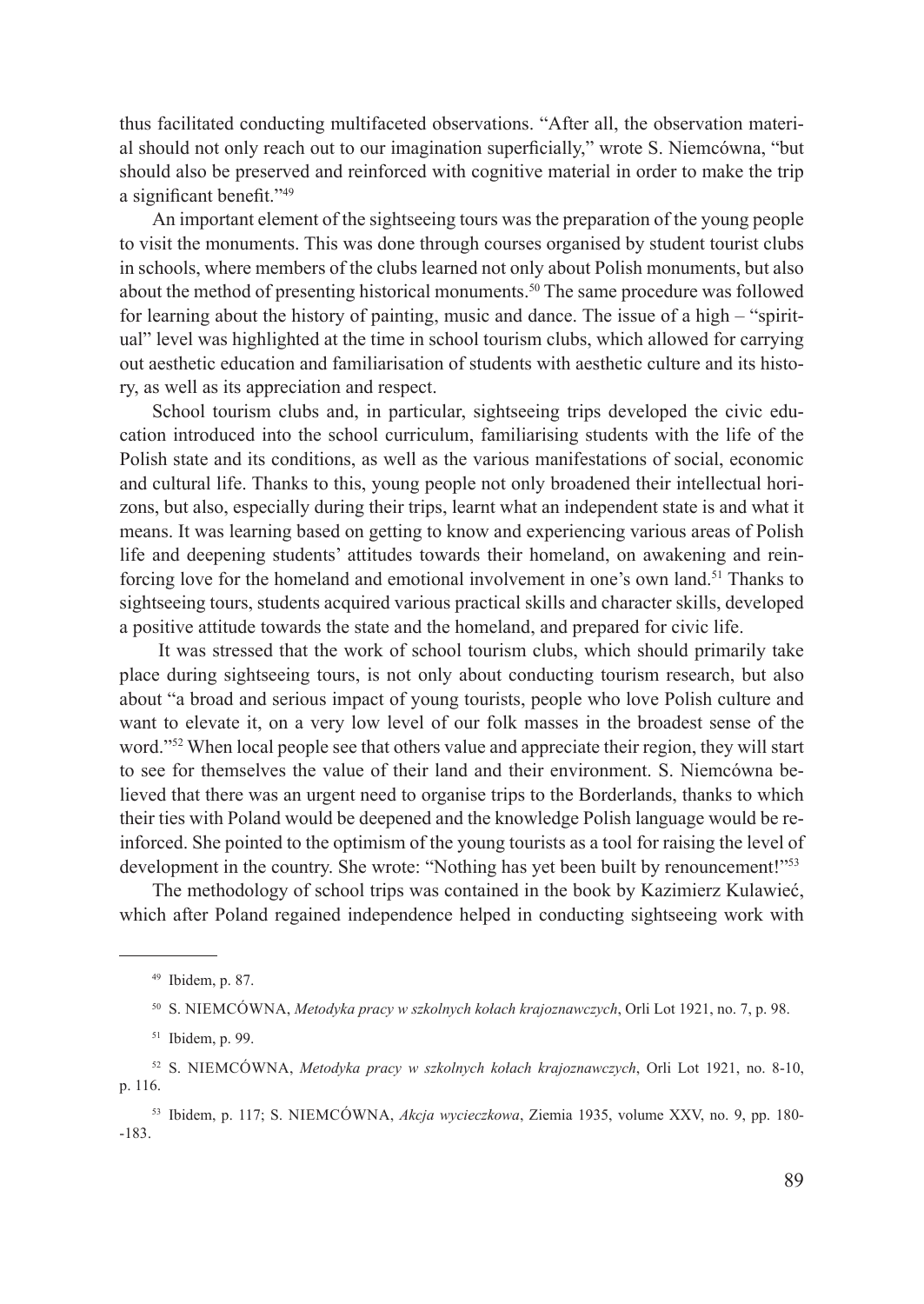young people.54 After 1926, the importance of school trips was extended, as they were treated as a didactic and educational method, constituting a collective act. School trips, apart from their sightseeing values, took on a different meaning. They served the implementation of the sanation educational ideology and civic education.<sup>55</sup>

## **Monitoring the work of school tourism clubs**

After four years of work carried out by the school tourism clubs and sending reports on their activities to the editorial office of the *Orli Lot* magazine, S. Niemcówna read them and published her comments regarding the activities of the student tourism clubs in the magazine. The analysis of the reports showed that the students' sightseeing work was characterized by far too many reports, written and delivered on the basis of the books they read, as well as stories about events and experiences from the trips. The reports contained too little information about the area visited by members of the school tourism clubs, the people living there, the landscape, culture, etc. S. Niemcówna appealed for a new direction of work in the school tourism clubs, based on the independence of the members: independent observation, independent measurements, as well as independent experiences.<sup>56</sup> The organisers of the national tourism movement among schoolchildren were not so much interested in creating the so-called tourism literature as in getting to know their own, homeland in an independent and scientific manner.<sup>57</sup>

S. Niemcówna drew attention to one more element, which influenced the quality of work of the school tourism clubs, namely systematic, thorough and conscientious schooling, which provided the students involved in the activities of the school tourism clubs with basic general knowledge about Poland. "The school provides a method of working independently and familiarises us with the basic knowledge of natural sciences, as well as humanities, but we prefer to absorb the material presented by the teachers superficially, and when our eyes open, it is too late (...)"<sup>58</sup> She emphasised the importance of precision, "accuracy" at work, the need to arouse interest in the surrounding world, independence, which will lead to "the deepening of students' souls and the broadening of their hearts."<sup>59</sup> She wrote: "At every step, in every word, seek yourself and examine whether your actions

<sup>54</sup> K. Kulawieć, *Organizacja wycieczek*, Warsaw 1909.

<sup>55</sup> L. Jaxa Bykowski, *Wycieczki szkolne*, Lviv, 1939; A. LITWIN, *Wycieczki w realizacji nowego programu. Organizacja wycieczek na podstawie nowych programów w szkole powszechnej*, Warsaw 1934; B. KRYGOWSKI, Metodyka szkolnych wycieczek geograficznych, Lviv-Warsaw 1938; A. KOSIBA, *Rola wycieczek geograficzno-krajoznawczych w wychowaniu młodzieży i wytyczne ich realizacji*, Official Journal of the Lublin School District 1933, no. 5.

<sup>56</sup> S. Niemcówna, *Samodzielna praca krajoznawcza młodzieży*, Orli Lot 1923, no. 8, pp. 114-115.

<sup>57</sup> S. Niemcówna, *Metodyka pracy w szkolnych kołach krajoznawczych*, Orli Lot 1921, no. 8-10, p. 117.

<sup>58</sup> Ibidem, p. 115.

<sup>59</sup> Ibidem.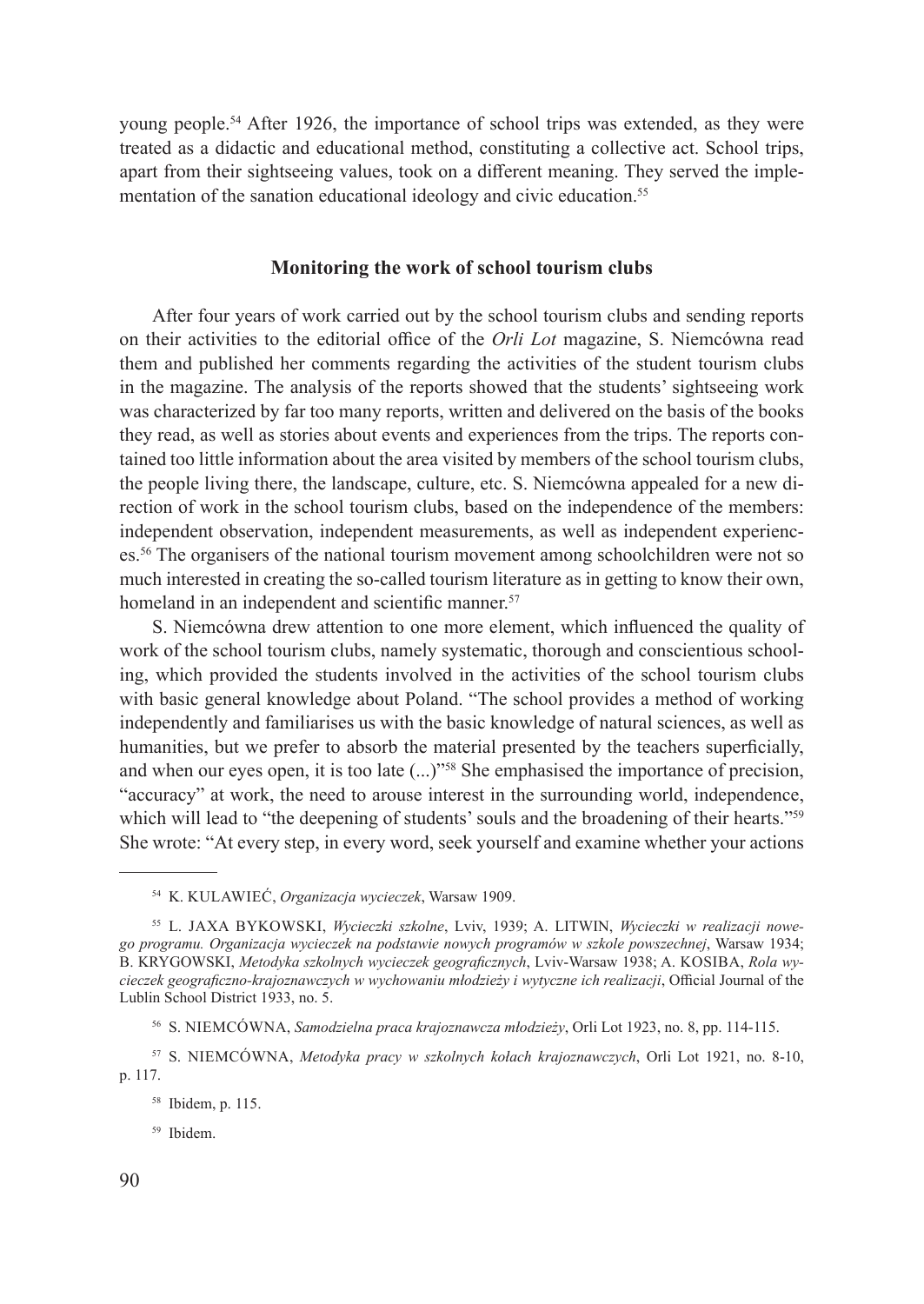correspond to the best will to serve God and the Homeland. Through such an independent work, you will not only get to know your country better and learn to study the issues of vital importance to the Polish state, but you will also spread that knowledge among the people in your surroundings. What is more, you will become conscientious, professional workers with a broad knowledge acquired thanks to the tourism culture."<sup>60</sup>

The *Orli Lot* magazine played a significant role in the development and monitoring of school tourism clubs. Since the editors of the magazine began to print the works of the youth, the interest of the readers has increased, and the interest in tourism and national studies has also intensified. It was not only the editorial staff who had an insight into the activities of school tourism clubs all over Poland, resulting from the possibility of looking at the submitted reports. All the school tourism clubs had an opportunity to get acquainted with the works and reports of individual clubs, as they were published in the *Orli Lot* magazine. According to the regulations, every club had to subscribe to the *Orli Lot* magazine.

It is also worth mentioning that in the magazine the editorial team encouraged young people to carry out their sightseeing work, assuring them that this work was not about finding unusual topics for research, discovering unusual places and making exciting scientific discoveries. They wrote that it was enough to get interested in a fence, a well, a cottage, a part of the car or clothes worn by people in the vicinity. The editorial team, however, sought to standardise the tourism activities among young people by publishing and distributing the questionnaires. The idea was also to cover the whole of Poland with a network of regions explored by students. All the school tourism clubs worked on a single topic, conducting observations and other research in areas that were adjacent to each other and that could be crossed on foot by young scientists. The area was to be marked with a 50 km radius, which was to be systematically researched, one village at a time.<sup>61</sup>

The support and monitoring of the school tourism clubs was carried out by the Polish Tourism Association, which in the interwar period put the emphasis on grassroots work with youth in order to prepare the future staff for the tourism sector.<sup>62</sup>Therefore, the organisation tried to use all its influence to obtain railway discounts for schoolchildren and youth, cheap accommodation and support the school tourism conventions.<sup>63</sup>

# **Conclusions**

The founders of the tourism movement in schools in interwar Poland were guided by the slogan underlying all the activities of these organisations – "Get to know in order to love." After regaining independence, shaping attitudes based on love for one's homeland

<sup>60</sup> Ibidem.

<sup>61</sup> Ed. art., *O pracy w kołach krajoznawczych młodzieży*, Orli Lot 1926, no. 5, p. 66.

<sup>62</sup> J. GAJ, *Zarys historii turystyki w Polsce w XIX i XX wieku*, Poznań 2001, p. 16.

<sup>63</sup> Ed. art., *O pracy w kołach krajoznawczych młodzieży*, p. 67.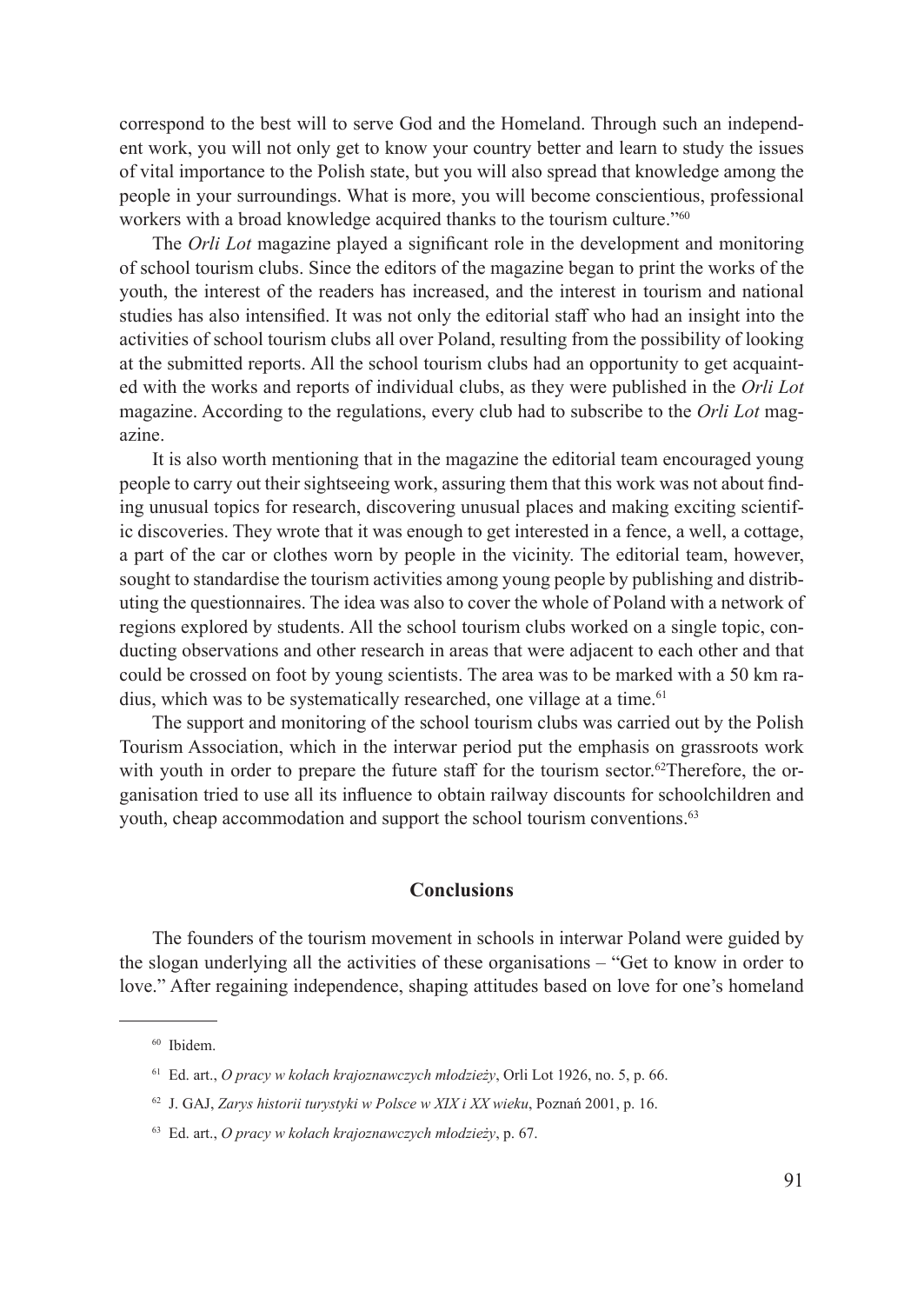and arousing cognitive interest in one's own country promoted integration of Polish lands and their inhabitants. Tourism clubs, which functioned alongside education, promoted not only their own ideology, but also of the ideology of civic education, and state education, the latter after the May Coup d'État in 1926. They shaped patriotic attitudes and brought up independent, creative and active citizens of the state. In pursuit of the main goal, which was to get to know the nearest area, region and country, they aimed at reducing prejudices, as well as regional and ethnic stereotypes related to the place of living in urban and rural areas. They taught respect for students' "little homeland" and its inhabitants, for the cultures of other regions, and above all, for folk culture. As Danuta Koźmian wrote: "The tourism movement in Poland has grown out of an understanding of its special educational values."<sup>64</sup>

The School Tourism Clubs, functioning under the supervision of the Polish Tourism Society, accepted and recommended by the central and local educational authorities, have clearly marked their place among many organisations operating in the area of Polish education in the interwar period. They developed a special methodology of sightseeing work, which was characterised by a wide variety of student activities, as well as original methodologies of didactic, educational and organisational work. It was part of the pedagogy of the new upbringing and the idea of John Dewey's school of work, of learning in practice, which stemmed from the philosophy of pragmatism and instrumentalism.

 The members of the tourism movement in schools were involved in various independent initiatives, based on psychological and pedagogical foundations, adapted to the development phases of children and youth, aimed at getting to know their immediate surroundings, region and country. The students prepared and organised excursions, courses, camps, lectures, talks, exhibitions and competitions. They took part in sightseeing conventions, used tourist hostels, read tourist press and, most of all, conducted their own observations, collected and prepared various sightseeing materials, including geographical, natural, ethnographic, economic and other samples, which were collected in archives and museums of school tourism clubs and published in the *Orli Lot* magazine. Both the schoolchildren belonging to the tourist clubs and their supervisors were characterised by great involvement and full dedication to the idea of sightseeing and regionalism, and thus to the homeland and the state.

#### **Works cited**

Sources

Orli Lot 1921, no. 6.

Art. ed., *O pracy w kołach krajoznawczych młodzieży*, Orli Lot 1926, no. 5.

CYRANKIEWICZ W., *Wiązanie pracy szkolnej ze środowiskiem w nowym programie szkoły powszechnej*, Praca Szkolna 1934/35, no. 6.

<sup>64</sup> D. KOŹMIAN, *Poglądy społeczno-pedagogiczne Aleksandra Kazimierza Patkowskiego (1890-1942),* Szczecin 1994, Wydawnictwo Naukowe Uniwersytetu Szczecińskiego, p. 81.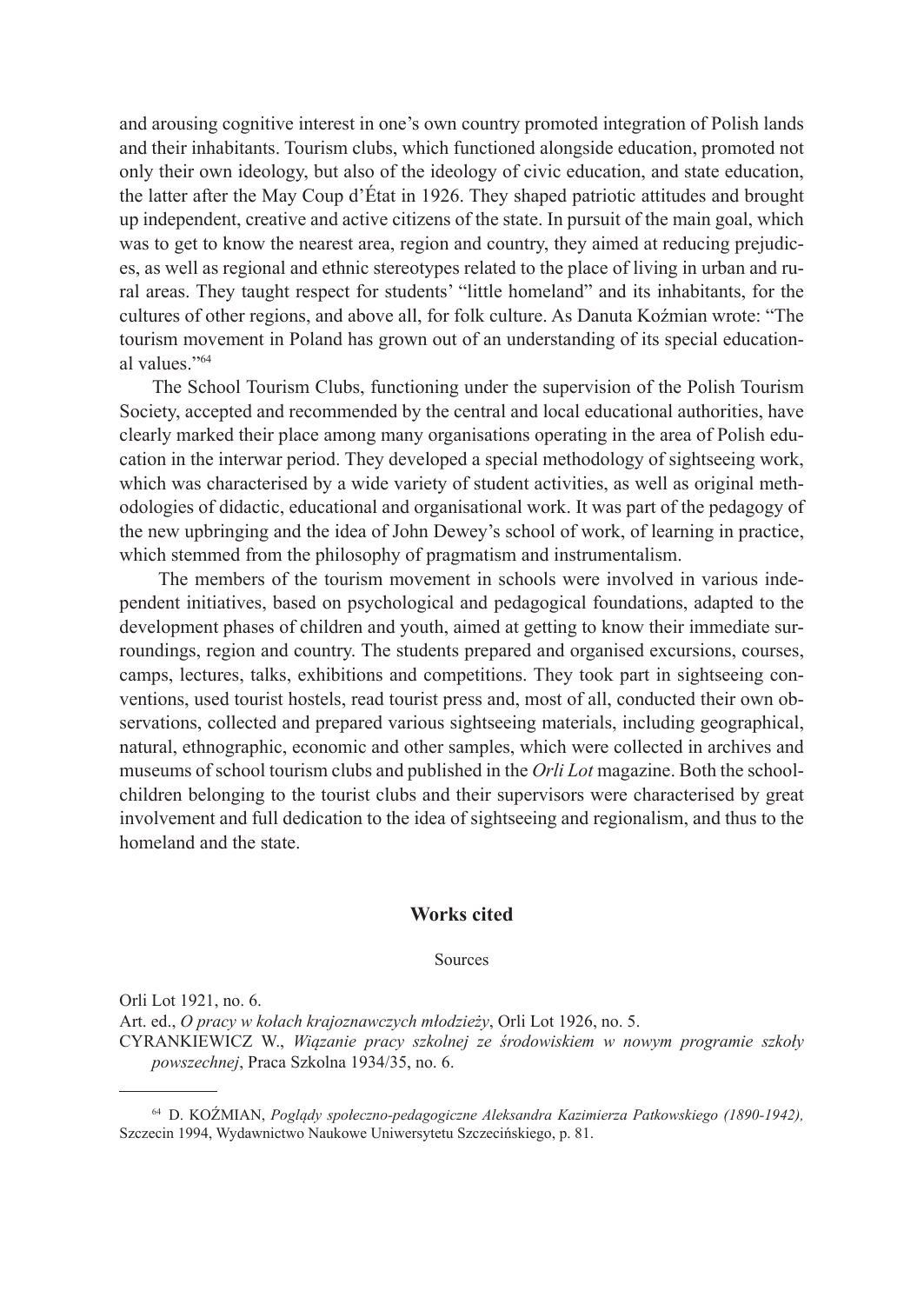*Elementy środowiskowe w nowych programach*, Zrąb 1933, vol. 15.

GREB K., *Jak czytać nowe programy?*, Praca Szkolna 1933/34, no. 2.

HAJNOS R., *Skioptikon i kinematograf na usługach krajoznawstwa*, Orli Lot 1921, no. 11.

JANOWSKI A., *Krajoznawstwo w szkole*, Orli Lot 1925, no. 1.

JAXA BYKOWSKI L., *Wycieczki szkolne*, Lviv, 1939.

JĘDRUSIAK H., *Dziecko i społeczność szkolna w środowisku*, Warsaw, nd.

KAWAŁKOWSKI A., *Krajoznawstwo a wychowanie*, Ziemia 1935, vol. XXV, no. 9.

KISIELEWICZ Z., *Metodyka pracy w kołach krajoznawczych*, Przegląd Krajoznawczy 1938, no. 4/5.

KOSIBA A., *Rola wycieczek geograficzno-krajoznawczych w wychowaniu młodzieży i wytyczne ich realizacji*, Official Journal of the Lublin School District*,* 1933, no. 5.

KRYGOWSKI B., *Metodyka szkolnych wycieczek geograficznych*, Lviv-Warsaw 1938.

KULAWIEĆ K., *Organizacja wycieczek*, Warsaw 1909.

LEWAKOWSKI J., *Terenoznawstwo i kartografia wojskowa. Podręcznik dla Organizacyi Wojskowych i Drużyn Skautowych*, Lviv, 1916, Nakład Związku Polskich Gimnastycznych Towarzystw Sokolich.

LITWIN A., *Wycieczki w realizacji nowego programu. Organizacja wycieczek na podstawie nowych programów w szkole powszechnej*, Warsaw 1934.

MITTEK F., *Zasady organizacji pracy w szkołach powszechnych dostosowane do Statutu publicznych szkół powszechnych i nowych programów nauczania*, Warsaw 1938, Nasza Księgarnia.

NIEMCÓWNA S., *Metodyka pracy w kołach krajoznawczych*, Orli Lot 1921, no. 4.

NIEMCÓWNA S., *Metodyka pracy w kołach krajoznawczych*, Orli Lot 1921, no. 3.

NIEMCÓWNA S., *Metodyka pracy w szkolnych kołach krajoznawczych*, Orli Lot 1921, no. 7.

NIEMCÓWNA S., *Metodyka pracy w szkolnych kołach krajoznawczych*, Orli Lot 1921, no. 8-10.

NIEMCÓWNA S., *Zadania pracy krajoznawczej w Polsce*, Ziemia 1931, vol. XVI, no. 4.

- *Memorandum of the Ministry of RDaPE (no. 66) of 8 July 1937 on tourism movement*, Official Journal of the MRDaPE 1937, no. 8.
- *Memorandum of the Ministry of RDaPE of 22 October 1935 on School Youth Tourism Clubs*; Official Journal of the Brzesko School District, 1936, no. 2.

*Organizacja Kół Krajoznawczych Młodzieży Szkolnej*, [in:] *Koła Krajoznawcze Młodzieży Szkolnej. Idea – Organizacja – Historia – Pieśni, Krakow 1934*, Nakład Komisji Kół Krajoznawczych Młodzieży Szkolnej Rady Głównej Polskiego Towarzystwa Krajoznawczego, Kraków 1934.

ORKISZ L., *Meteorologia jako jeden z punktów programu pracy w kołach krajoznawczych*, Orli Lot 1922, no. 4.

PAWŁOWSKI S., *Cele i zadania krajoznawstwa w Polsce*, Orli Lot 1927, no. 2.

*Polskie Towarzystwo Krajoznawcze Oddział w Krakowie*, Orli Lot 1920, no. 5.

SEWERYN T., *Ideologia i metoda pracy w kołach krajoznawczych młodzieży szkolnej*, Ziemia 1935, vol. XXV, no. 9.

SKOPOWSKI Cz., *Koła Krajoznawcze Młodzieży Szkolnej*, Przyjaciel Szkoły 1933, no. 10.

SKOPOWSKI Cz., *Rys historii i pracy Kół Krajoznawczych Młodzieży Szkolnej*, [in:] *Koła Krajoznawcze Młodzieży Szkolnej. Idea – Organizacja – Historia – Pieśni, Krakow 1934*, Nakład Komisji Kół Krajoznawczych Młodzieży Szkolnej Rady Głównej Polskiego Towarzystwa Krajoznawczego.

TRZEBIŃSKI J., *Florystyka* [in:] *Metodyka wycieczek krajoznawczych. Wydanie drugie*, Warsaw 1919, Polskie Towarzystwa Krajoznawcze.

WOŹNOWSKI M., *Koła Krajoznawcze Młodzieży w Polsce. Referat wygłoszony na I. Zjeździe Kół Krajoznawczych Młodzieży w Krakowie dnia 5 czerwca 1927 r.*, Orli Lot 1927, no. 7.

*Z życia organizacji krajoznawczych*, Orli Lot 1920, no. 1-2.